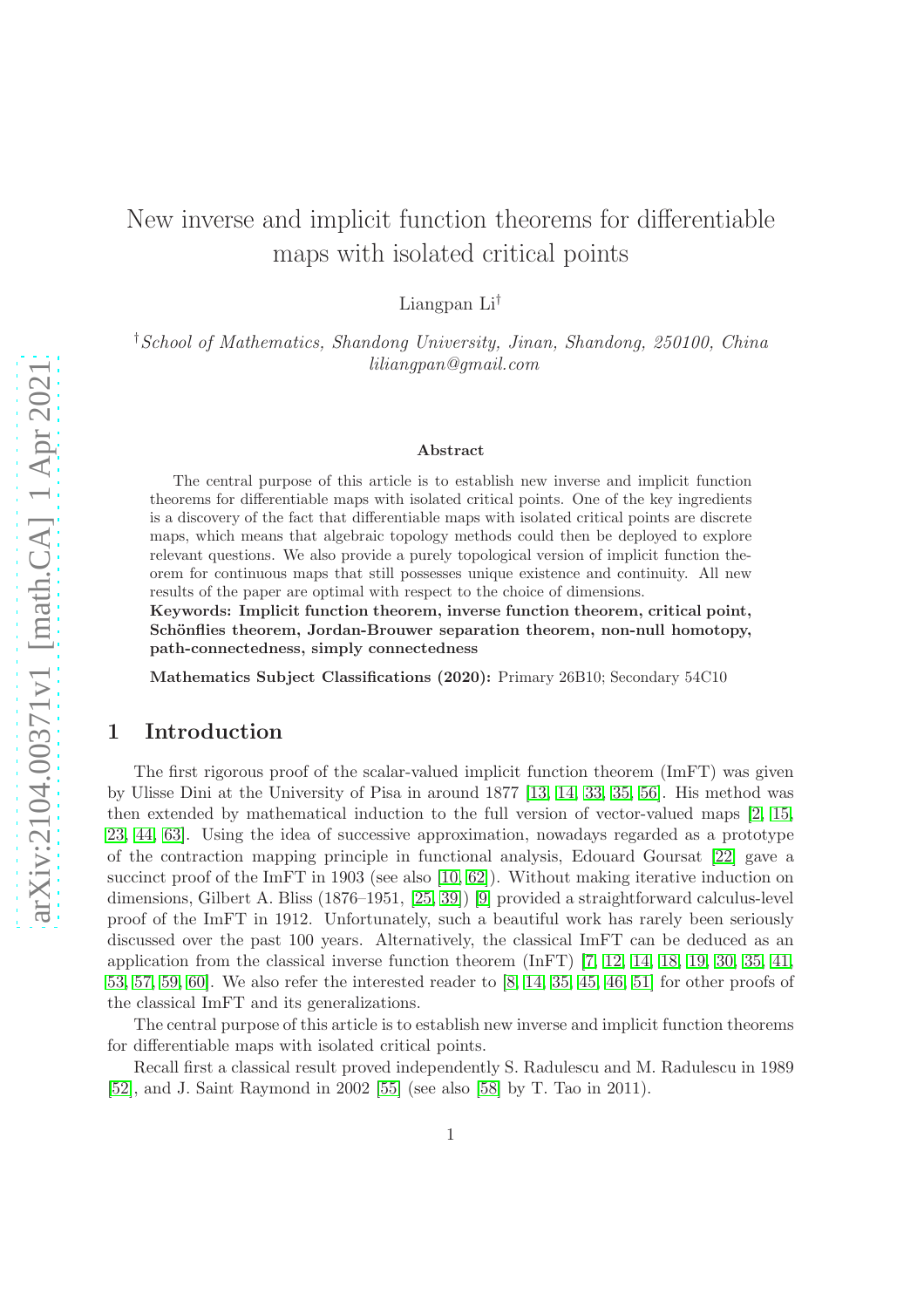<span id="page-1-3"></span>**Theorem 1.1.** Let  $\Omega$  be an open subset of  $\mathbb{R}^n$ , and let  $H : \Omega \to \mathbb{R}^n$  be a differentiable map without critical points. Then H is a local diffeomorphism.

In the case of H having isolated critical points, we will achieve a quite useful result which ensures that algebraic topology methods could then be deployed to further explore the local behaviour of  $H$  at these points.

<span id="page-1-0"></span>**Theorem 1.2.** Let  $\Omega$  be an open subset of  $\mathbb{R}^n$ , and let  $H : \Omega \to \mathbb{R}^n$  be a differentiable map. If  $x_0 \in \Omega$  is an isolated critical point of H, then there exists an open neighborhood of  $x_0$  on which H assumes the value  $H(x_0)$  only at  $x_0$ .

Let us recall a concept  $[6, 24]$  $[6, 24]$ : a map H between two topological spaces is said to be discrete at a given point  $x_0$  if there exists an open neighborhood of  $x_0$  on which H assumes the value  $H(x_0)$  only at  $x_0$ . Theorem [1.2](#page-1-0) then means that Euclidean vector fields with isolated critical points are discrete maps.

Based on Theorem [1.2](#page-1-0) and some other properties such as simply-connectedness of spheres, we will establish an inverse functions theorem as follows.

<span id="page-1-1"></span>**Theorem 1.3.** Let  $\Omega$  be an open subset of  $\mathbb{R}^m$  ( $m \geq 3$ ), and let  $H : \Omega \to \mathbb{R}^m$  be a differentiable map with at most finitely many critical points. Then H is a local homeomorphism.

The examples  $x \mapsto x^2$   $(x \in \mathbb{R})$  and  $z \mapsto z^2$   $(z \in \mathbb{C})$  show that this result is optimal with respect to the choice of dimensions. Interestingly enough, Theorem [1.3](#page-1-1) can be improved infinitely many times and we shall propose a potential limit at the end of Section [3.](#page-6-0)

Next, we move on to establish implicit function theorems.

<span id="page-1-2"></span>**Theorem 1.4.** Let  $\Omega$  be an open subset of  $\mathbb{R}^n \times \mathbb{R}^m$ ,  $n \geq 1$ ,  $m \geq 2$ , and let  $F = F(x, y)$  be a continuous map from  $\Omega$  to  $\mathbb{R}^m$ . Assume  $(x_0, y_0)$  is a point of  $\Omega$  such that the restriction of F onto the section

$$
\Omega_{x_0} \doteq \{ y \in \mathbb{R}^m : (x_0, y) \in \Omega \}
$$

is a differentiable map having  $y_0$  as one of its isolated critical points. Then there exists an open neighbourhood  $U \times V \subset \Omega$  of  $(x_0, y_0)$  and a map  $g: U \to V$  such that  $F(x, g(x)) = F(x_0, y_0)$ for all  $x \in U$ . Moreover, g is continuous at  $x_0$  as long as V is sufficiently small.

The polynomial

$$
F: (x, y) = \begin{pmatrix} x_1 \\ \vdots \\ x_n \end{pmatrix}, y) \mapsto (x_1 - 1)^2 + x_2^2 + \dots + x_n^2 + y^2 - 1
$$

at the origin of  $\mathbb{R}^n \times \mathbb{R}$  shows that the above ImFT is also optimal with respect to the choice of dimensions. We remark that Theorem [1.4](#page-1-2) extends Alexander and Yorke's result [\[1\]](#page-20-5) from the usual setting of regular points to isolated critical points, both on a single section  $\Omega_{x_0}$ , when the dimension  $m$  is higher than one.

It would be a little bit unpleasant to see, as we will provide such examples later on, that the continuity of possible implicit functions derived from Theorem [1.4](#page-1-2) can only be guaranteed at the chosen point  $x_0$ . Our next result provides a purely topological ImFT which ensures both local existence and continuity (see also [\[6\]](#page-20-4) for a relevant result).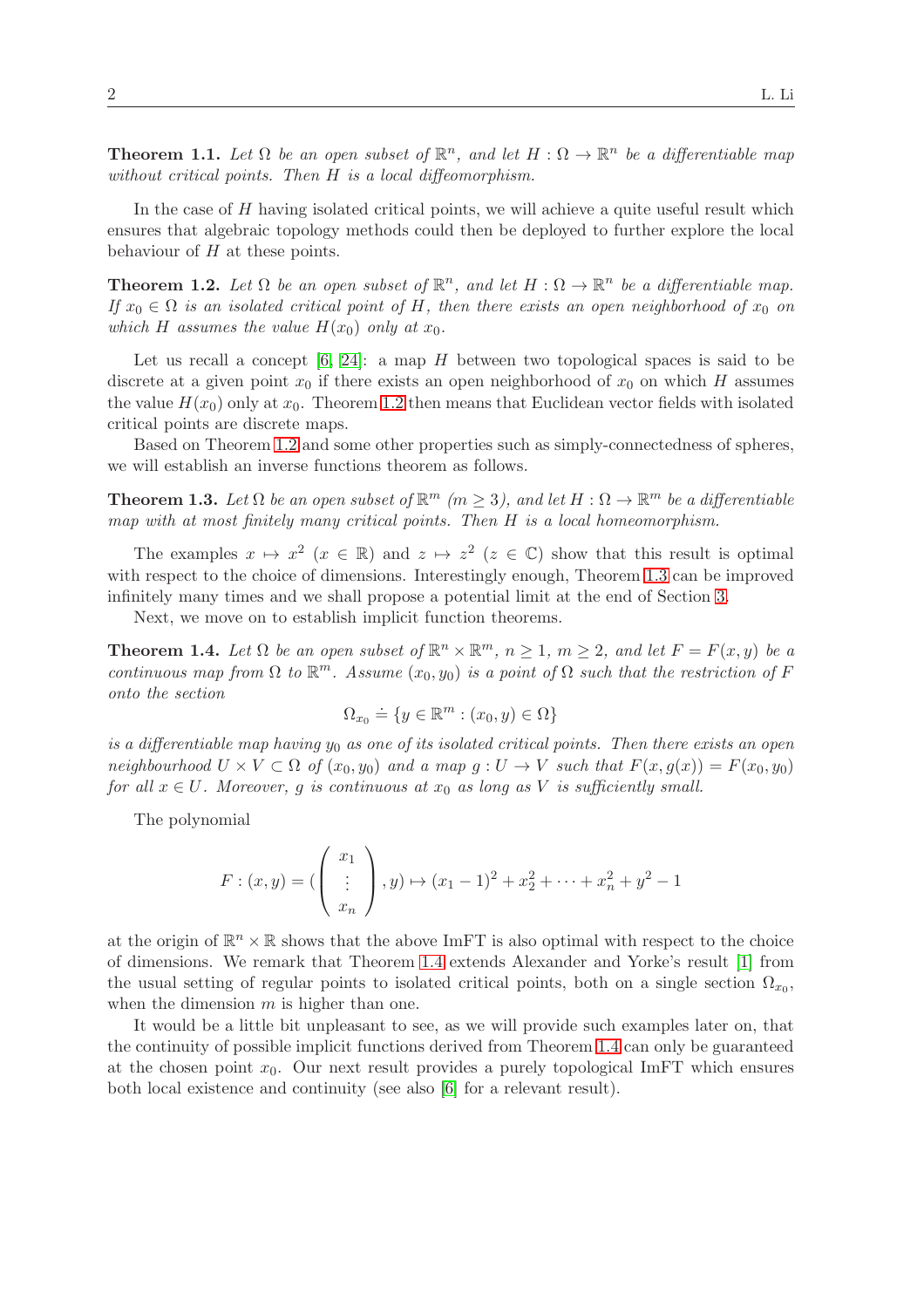<span id="page-2-0"></span>**Theorem 1.5.** Let  $\Omega$  be an open subset of  $\mathbb{R}^n \times \mathbb{R}^m$ , and let  $F = F(x, y)$  be a continuous map from  $\Omega$  to  $\mathbb{R}^m$ . Suppose for each  $x \in \mathbb{R}^n$ , the restriction of F onto the y-section  $\Omega_x$ is a local homeomorphism. Then for any  $(x_0, y_0) \in \Omega$ , there exists an open neighbourhood  $U \times V \subset \Omega$  of  $(x_0, y_0)$  and a continuous map  $g: U \to V$  such that for any  $(x, y) \in U \times V$ ,  $F(x, y) = F(x_0, y_0)$  if and only if  $y = g(x)$ .

A combination of Theorems [1.1](#page-1-3) and [1.5](#page-2-0) yields the following ImFT proved independently by L. Hurwicz and M. K. Richter in 1994 [\[33\]](#page-22-0), and J. Saint Raymond in 2002 [\[55\]](#page-23-9).

<span id="page-2-1"></span>**Theorem 1.6.** Let  $\Omega$  be an open neighbourhood of a point  $(x_0, y_0)$  of  $\mathbb{R}^n \times \mathbb{R}^m$ , and let  $F: \Omega \to \mathbb{R}^m$  be a differentiable map such that  $\frac{\partial F}{\partial y}$  is everywhere invertible. Then there exists an open neighbourhood  $U \times V \subset \Omega$  of  $(x_0, y_0)$  and a differentiable map  $g: U \to V$  such that for any  $(x, y) \in U \times V$ ,  $F(x, y) = F(x_0, y_0)$  if and only if  $y = g(x)$ .

There is a tiny issue concerning the differentiability of the implicit function claimed by Theorem [1.6,](#page-2-1) which, not covered by Theorems [1.1](#page-1-3) and [1.5,](#page-2-0) is left as a simple exercise.

The whole article would not make much sense if we are unaware of some examples of higher-dimensional differentiable Euclidean vector fields that possess isolated critical points. Our final result is an attempt of answering this issue broadly.

<span id="page-2-3"></span>**Theorem 1.7.** Let E be an arbitrary closed subset of a sphere or hyperplane in  $\mathbb{R}^n$  ( $n \geq 2$ ). Then there exists a smooth map from  $\mathbb{R}^n$  to  $\mathbb{R}^n$  whose set of critical points is exactly E.

#### Notions and notations

- A local diffeomorphism  $(C<sup>k</sup>$ -diffeomorphism) is a local homeomorphism such that its local restrictions and local inverse maps are both differentiable (k-times continuously differentiable).
- The symbols  $B$  and  $\mathscr B$  are reserved to denote open ball and closed ball, respectively.
- The closure (boundary) of a subset E of a topological space is denoted by  $\overline{E}$  ( $\partial E$ ).

## 2 Theorem [1.2:](#page-1-0) proof and generalization

We first provide a proof of Theorem [1.2,](#page-1-0) which is stated as Theorem [2.1](#page-2-2) for convenience.

<span id="page-2-2"></span>**Theorem 2.1.** Let  $\Omega$  be an open subset of  $\mathbb{R}^m$ , and let  $H : \Omega \to \mathbb{R}^m$  be a differentiable map. If  $x_0 \in \Omega$  is an isolated critical point of H, then there exists an open neighborhood of  $x_0$  on which H assumes the value  $H(x_0)$  only at  $x_0$ .

*Proof.* Without loss of generality, we may assume that  $x_0 = 0$ ,  $H(x_0) = 0$ , and there are no other critical points of H in  $\Omega$  except  $x_0$ . Pick an  $s > 0$  such that the closed ball  $\mathscr{B}_s \doteq \{x \in$  $\mathbb{R}^m : |x| \leq s$  is contained in  $\Omega$ . We claim that there exists an  $s_0 \in \left[\frac{s}{2}\right]$  $\frac{s}{2}, s$  such that

$$
N \doteq \min_{|x|=s_0} |H(x)| > 0.
$$

Suppose this is not the case. For each  $\lambda \in [\frac{s}{2}]$  $\frac{s}{2}$ , s, one can find a zero-value point  $x_{\lambda}$  of H such that  $|x_\lambda| = \lambda$ . Then picking an accumulation point  $w_0$  of the set  $\{x_\lambda : \lambda \in \left[\frac{8}{2}\right]$  $\left[\frac{s}{2}, s\right]$  would yield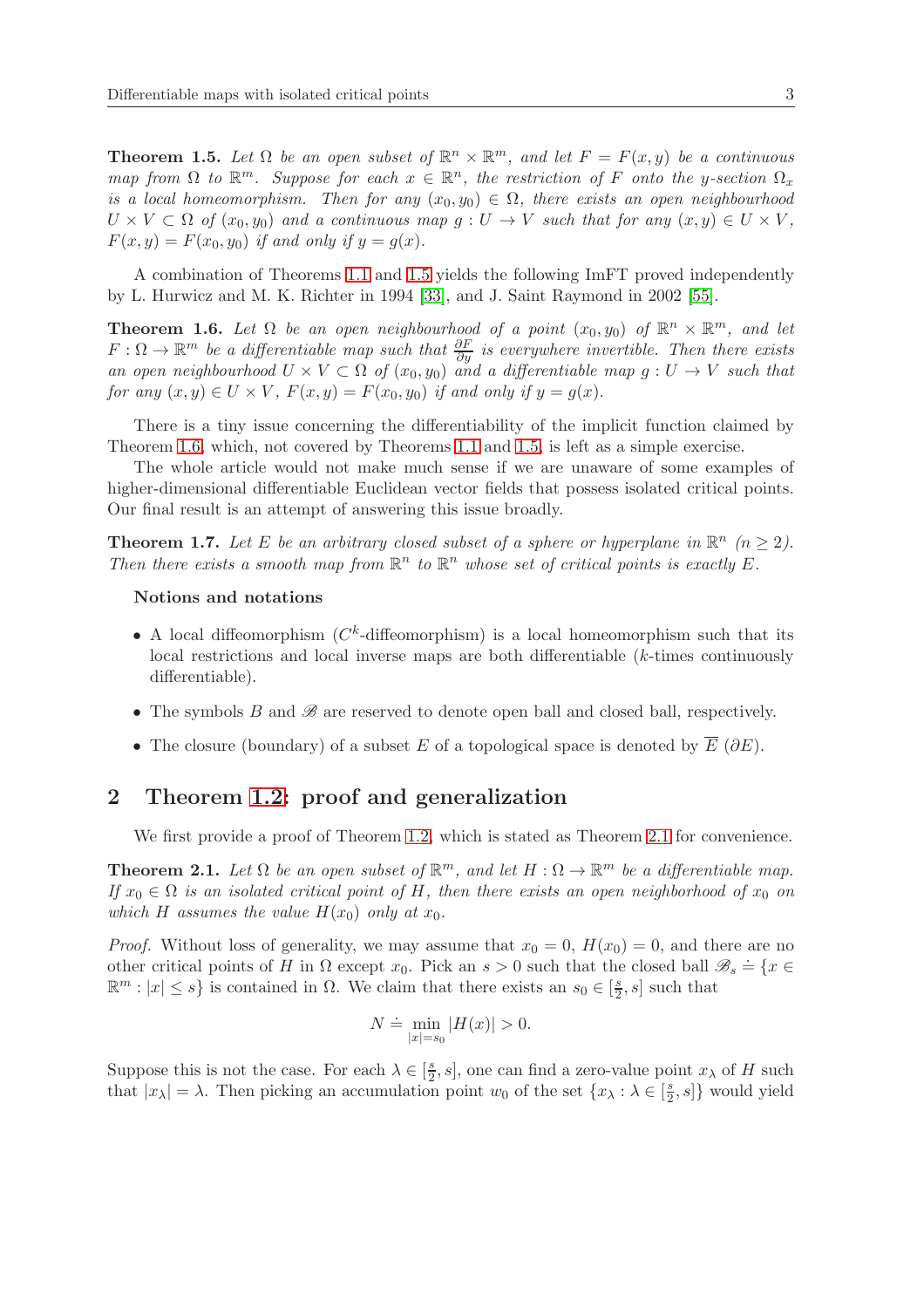a contradiction to the local injectivity of  $H$  near  $w_0$  that is guaranteed by Theorem [1.1.](#page-1-3) This proves the claim. For simplicity, it is of no harm to assume  $s = s_0$ . For each  $k \in \mathbb{N}$ , there are no critical points of H in the annulus  $\frac{s}{2^k} \leq |x| \leq \frac{s}{2^{k-1}}$ , on which there thus are at most finitely many zero-value points of H. Therefore, the set  $\mathscr F$  of zero-value points of H in  $\mathscr B_s\backslash\{0\}$  is a finite or countable set. If  $\mathscr F$  is finite, we then can conclude the proof as a sufficiently small neighbourhood of  $x_0 = 0$  meets what the lemma needs. Hence to prove the lemma, it remains to show that  $\mathscr F$  can not be a countable set. We argue by contradiction and suppose that  $\mathscr F$  is formed of a sequence of distinct points  $\{z_i\}_{i=1}^\infty$ . Considering the intersection between  $\mathcal{F}$  and each annulus  $\frac{s}{2^k}$  ≤  $|x|$  ≤  $\frac{s}{2^{k-1}}$  is finite, one gets  $z_i \to 0$  as  $i \to \infty$ . In other words, the bounded set  $\mathscr F$  has exactly one accumulation point  $x_0 = 0$ . For each  $r \in (0, N)$ , denote  $B_r = \{x \in \mathbb{R}^m : |x| < r\}$  and the total number of path-connected components of  $H^{-1}(B_r)$ that contain at least one element of  $\mathscr F$  by  $X(r)$ . The path-connected component of  $H^{-1}(B_r)$ that includes  $x_0 = 0$  is an open set, hence it contains most elements of  $\mathscr F$  that are close enough to  $x_0 = 0$ . To be precise, by most we mean exceptional points are finitely many. Consequently, the counting function X on  $(0, N)$  can only assume values in N. We further claim that it is both left and right continuous.

*Notations:* Ahead of proving the claim, we introduce some notations about  $X(r)$ , where  $r \in (0, N)$ . The  $X(r)$  path-connected components of  $H^{-1}(B_r)$  that contain at least one element of  $\mathscr F$  are denoted by  $\{G_i(r)\}_{i=1}^{X(r)}$ . Clearly, every  $G_i(r)$  is contained in the interior of the closed ball  $\mathscr{B}_s$ . Denote  $\mathscr{F}_i(r) = \mathscr{F} \cap G_i(r)$ , the set of zero-value points of H in  $G_i(r)$ . Without loss of generality, we may assume that  $\mathscr{F}_1(r)$  contains most elements of  $\mathscr{F}$ . To be precise, we assume that there exists a  $k(r) \in \mathbb{N}$  such that  $\{z_i : i \geq k(r)\} \subset \mathscr{F}_1(r)$ . The minimal distance between the pairwise disjoint components  $\{G_i(r)\}_{i=1}^{X(r)}$  is short for  $d(r)$ , which makes sense as long as  $X(r) \geq 2$ .

*Proof of the left continuity:* First, let  $i \in \{2, 3, ..., X(r)\}\$ be fixed. Note that  $\mathscr{F}_i(r)$  is a finite set contained in the path-connected open set  $G_i(r)$ . So there exists a continuous curve  $L_i(r) : [0,1] \to G_i(r)$  such that  $\mathscr{F}_i(r)$  is covered by the range of  $L_i(r)$ , which is a pathconnected compact set. Obviously, the maximal value of the restriction of  $|H|$  onto the range of  $L_i(r)$ , denoted by  $\tau(H, L_i(r))$ , is less than r. Hence for any  $\gamma$  between  $\tau(H, L_i(r))$  and r, all elements of  $\mathscr{F}_i(r)$  have to stay in the same path-connected component of  $H^{-1}(B_\gamma)$ . We denote this component by  $\tilde{G}_i(\gamma)$ , which is a subset of  $G_i(r)$ . Next, we focus on  $i = 1$ . Take an arbitrary closed ball  $\mathscr{B}_{\epsilon} \subset G_1(r)$ , which must contain most elements of  $\mathscr{F}_1(r)$ ; then pick a continuous curve  $L_1(r): [0,1] \to G_1(r)$  so that its range covers the remaining points of  $\mathscr{F}_1(r)$ and  $x_0 = 0$ . The union between  $\mathscr{B}_{\epsilon}$  and the range of  $L_1(r)$  is a path-connected compact set, over which the maximal value of |H|, denoted by  $\tau(H, L_1(r), \mathscr{B}_{\epsilon})$ , is less than r. Hence for any  $\gamma$  between  $\tau(H, L_1(r), \mathscr{B}_\epsilon)$  and r, all elements of  $\mathscr{F}_1(r)$  have to stay in the same path-connected component of  $H^{-1}(B_\gamma)$ . We denote this component by  $\tilde{G}_1(\gamma)$ , which is a subset of  $G_1(r)$ . To summarize, for any  $\gamma$  less than and sufficiently close to r and any  $i \in \{1, 2, ..., X(r)\},\,\tilde{G}_i(\gamma)$ is a path-connected component of  $H^{-1}(B_\gamma)$  that satisfies  $\mathscr{F}_i(r) \subset \widetilde{G}_i(\gamma) \subset G_i(r)$ , from which one can easily deduce  $X(\gamma) = X(r)$ . Therefore, X is left continuous at r.

*Proof of the right continuity:* First, we claim that  $d(r)$  is positive whenever it makes sense (that is,  $X(r) \ge 2$ ). We argue by contradiction and suppose  $d(r) = 0$ . Then there exist two disjoint path-connected components  $G_i(r)$ ,  $G_j(r)$  of  $H^{-1}(B_r)$  such that their distance is zero. Since both components are bounded, their boundaries have to intersect somewhere, say for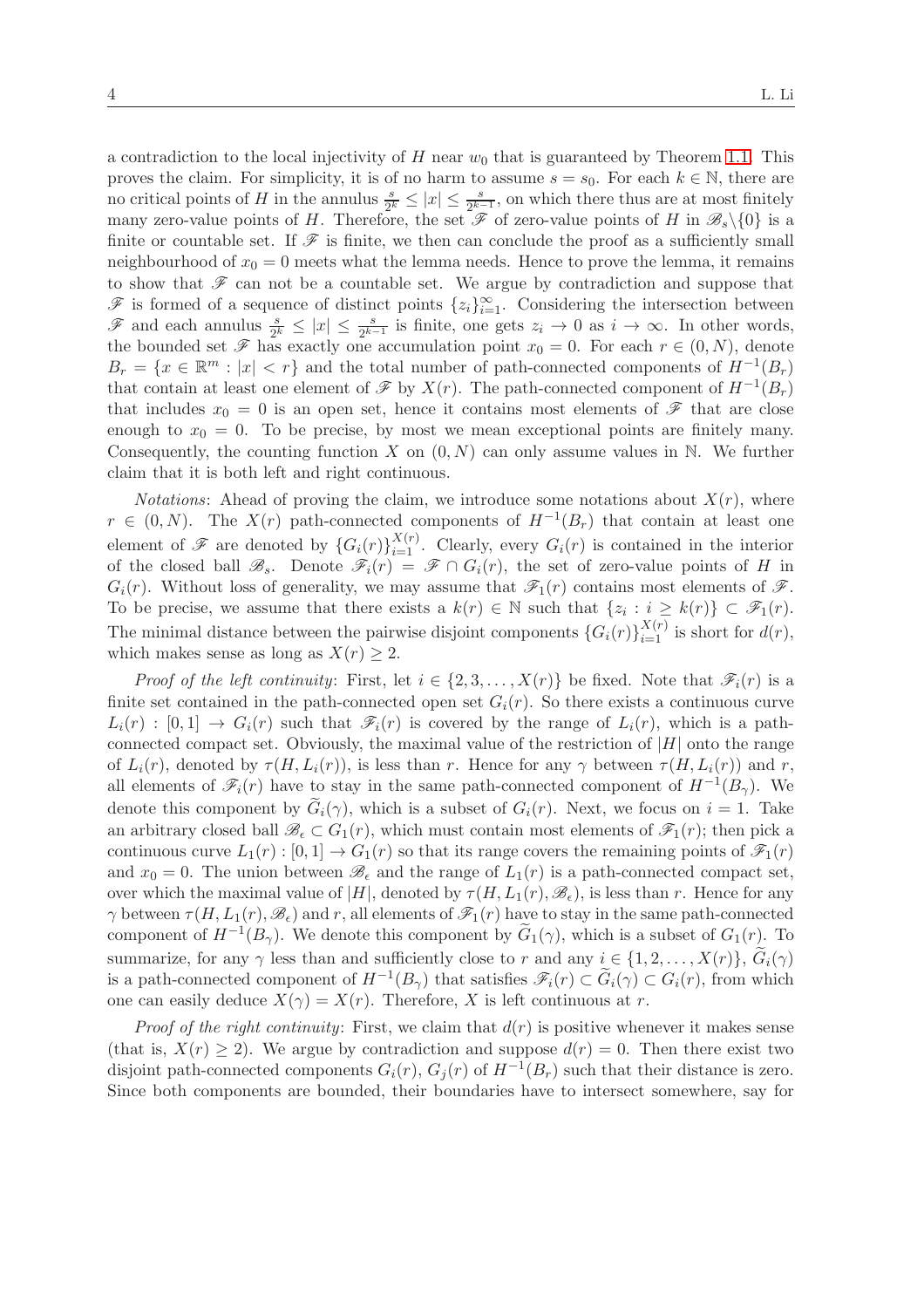example at some  $x^* \in \mathcal{B}_s$ . Obviously,  $|H(x^*)| = r$ , which implies that  $x^*$  is distinct from  $x_0 = 0$ . For simplicity, denote  $y^* = H(x^*)$ . According to Theorem [1.1,](#page-1-3) there exists an open neighbourhood  $\mathcal A$  of  $x^*$ ,  $\mathcal A \subset \mathscr B_s\backslash\{0\}$ , and an open ball  $\mathcal B$  centered at  $y^*$ ,  $\mathcal B \subset B_N$ , such that  $H|_{\mathcal{A}} : \mathcal{A} \to \mathcal{B}$  is a homeomorphism (actually a diffeomorphism). Since the intersection of any two Euclidean balls is path-connected, so are  $\mathcal{B} \cap B_r$  and its pre-image  $\mathcal{A} \cap H^{-1}(B_r)$ . To be clear,

$$
(H|_{\mathcal{A}})^{-1}(\mathcal{B}\cap B_r)=\mathcal{A}\cap (H|_{\mathcal{A}})^{-1}(B_r)=\mathcal{A}\cap H^{-1}(B_r).
$$

Since  $x^*$  is an interior point of A as well as a boundary point of  $G_i(r)$ , one can focus on a sufficiently small open neighbourhood of  $x^*$  to pick an element  $x^* \in A \cap G_i(r)$ . Similarly, there exists an  $x^{\circ} \in A \cap G_i(r)$ . Note that  $A \cap G_i(r)$  and  $A \cap G_j(r)$  are contained in the path-connected set  $A \cap H^{-1}(B_r)$ , hence  $x^{\bullet}$  and  $x^{\circ}$  can be connected by a continuous curve in  $H^{-1}(B_r)$ . This yields a contraction to the facts  $x^{\bullet} \in G_i(r)$ ,  $x^{\circ} \in G_j(r)$ , and  $G_i(r)$ ,  $G_j(r)$  are distinct path-connected components of  $H^{-1}(B_r)$ . To summarize so far, we have proved that  $d(r) > 0$  as long as  $X(r) \geq 2$ . Next, we argue by contradiction that X is right continuous at r. Suppose this is not the case, then there exist two disjoint path-connected components of  $H^{-1}(B_r)$ , which are of the form  $G_i(r)$  and  $G_j(r)$ ,  $1 \leq i \leq j \leq X(r)$ , such that for any  $t \in (r, N)$ , both components are contained in the same path-connected component of  $H^{-1}(B_t)$ . We arbitrarily fix two points  $x^{\oplus} \in G_i(r)$  and  $x^{\odot} \in G_j(r)$ . Then for any  $\epsilon > 0$ , there exist a continuous curve  $L_{\epsilon} : [0,1] \to \mathbb{R}^m$  connecting  $x^{\oplus}$  and  $x^{\odot}$  such that

<span id="page-4-3"></span><span id="page-4-1"></span><span id="page-4-0"></span>
$$
\max_{t \in [0,1]} |H(L_{\epsilon}(t))| \le r + \epsilon. \tag{2.1}
$$

Applying Theorem [1.1](#page-1-3) to H at each  $x \in \partial G_i(r)$  yields a homeomorphism  $H|_{\mathcal{A}_x} : \mathcal{A}_x \to \mathcal{B}_x$ ,  $\mathcal{A}_x \subset \mathscr{B}_s \setminus \{0\}$  an open neighbourhood of  $x, \mathcal{B}_x \subset B_N$  an open ball centered at  $H(x)$ . We further claim that for any  $x \in \partial G_i(r)$ ,

$$
(H|_{\mathcal{A}_x})^{-1}(\mathcal{B}_x \cap B_r) = \mathcal{A}_x \cap G_i(r), \qquad (2.2)
$$

$$
(H|_{\mathcal{A}_x})^{-1}(\mathcal{B}_x \cap \partial B_r) = \mathcal{A}_x \cap \partial G_i(r), \qquad (2.3)
$$

<span id="page-4-2"></span>
$$
(H|_{\mathcal{A}_x})^{-1}(\mathcal{B}_x \backslash \overline{B_r}) = \mathcal{A}_x \backslash \overline{G_i(r)}.
$$
\n(2.4)

To prove [\(2.2\)](#page-4-0), note first

$$
(H|_{\mathcal{A}_x})^{-1}(\mathcal{B}_x \cap B_r) = \mathcal{A}_x \cap (H|_{\mathcal{A}_x})^{-1}(B_r) = \mathcal{A}_x \cap H^{-1}(B_r),
$$

which implies that  $\mathcal{A}_x \cap H^{-1}(B_r)$  is path-connected (due to  $\mathcal{B}_x \cap B_r$  is path-connected). Considering x is both an interior point of  $\mathcal{A}_x$  and a boundary point of  $G_i(r)$ , we see that  $\mathcal{A}_x \cap G_i(r)$ is not an empty set. Consequently,  $\mathcal{A}_x \cap (H^{-1}(B_r) \backslash G_i(r))$  must be an empty set; otherwise, elements of  $\mathcal{A}_x \cap G_i(r)$  and  $\mathcal{A}_x \cap (H^{-1}(B_r) \setminus G_i(r))$  can be connected by continuous curves in  $\mathcal{A}_x \cap H^{-1}(B_r)$ , which contradicts to the fact that  $G_i(r)$  is a path-connected component of  $H^{-1}(B_r)$ . This observation suffices to establish [\(2.2\)](#page-4-0). To prove [\(2.3\)](#page-4-1), note first  $H|_{\mathcal{A}_x}$  maps  $\mathcal{A}_x \cap \partial G_i(r)$  into  $\mathcal{B}_x \cap \partial B_r$ . We claim that it is impossible to find an element of  $\mathcal{A}_x \backslash \overline{G_i(r)}$ whose image under H lies in  $\mathcal{B}_x \cap \partial B_r$ ; otherwise, applying Theorem [1.1](#page-1-3) to H at this point yields plenty of elements belonging to  $(H|_{\mathcal{A}_x})^{-1}(\mathcal{B}_x \cap B_r)$  but not  $\mathcal{A}_x \cap G_i(r)$ , a contradiction to [\(2.2\)](#page-4-0). Therefore,  $H|_{\mathcal{A}_x}$  maps  $\mathcal{A}_x \cap \partial G_i(r)$  bijectively onto  $\mathcal{B}_x \cap \partial B_r$ , which implies [\(2.3\)](#page-4-1). At last, [\(2.4\)](#page-4-2) is a consequence of [\(2.2\)](#page-4-0) and [\(2.3\)](#page-4-1). For each  $x \in \partial G_i(r)$ , pick an open neighbourhood  $\mathcal{O}_x$  of x such that its diameter is less than  $\frac{d(r)}{2}$  and its closure  $\overline{\mathcal{O}_x}$  is contained in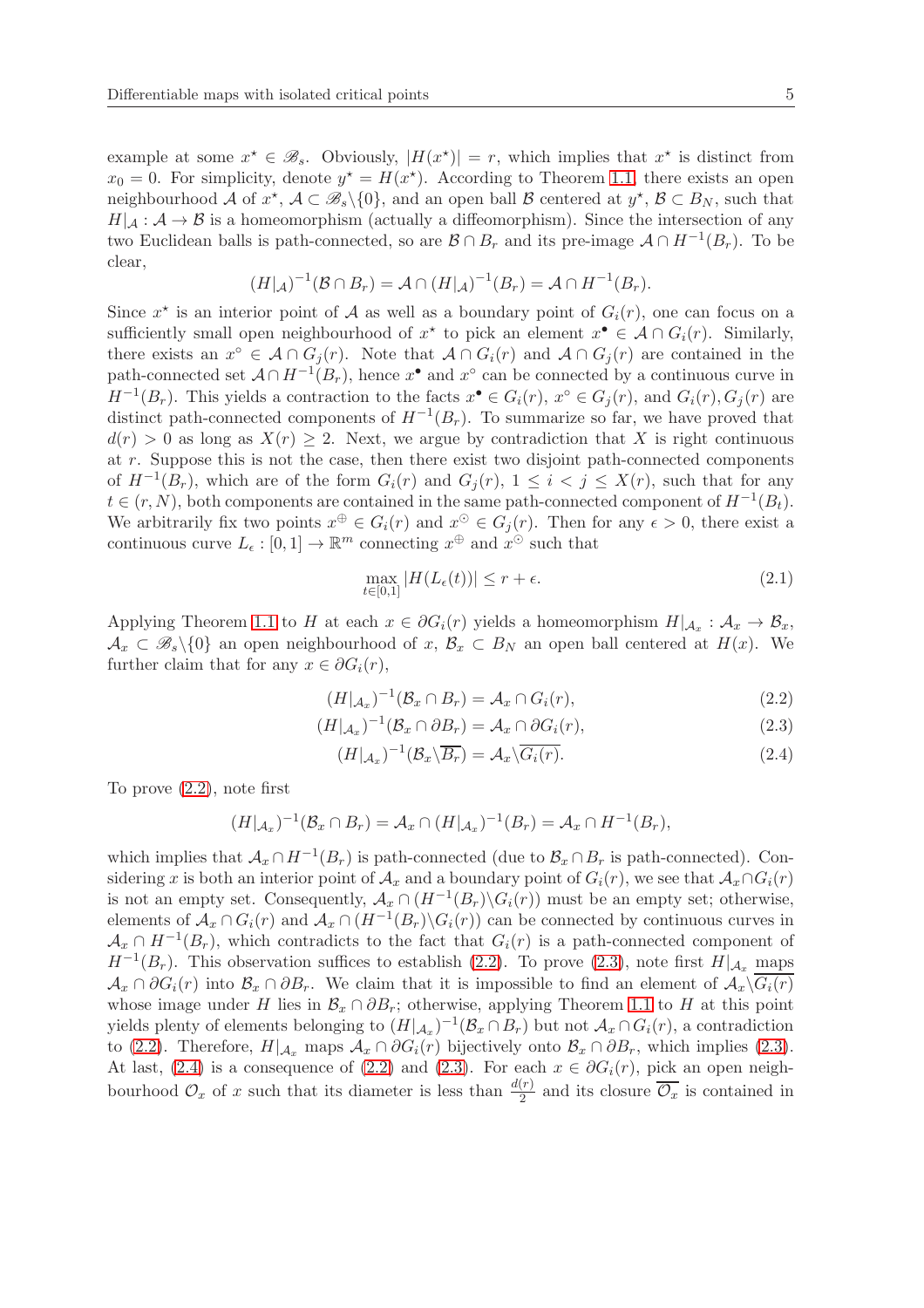$\mathcal{A}_x$ . Considering  $\partial G_i(r)$  is a compact set covered by  $\{\mathcal{O}_x\}_{x\in\partial G_i(r)}$ , we can pick finitely many { $\mathcal{O}_{x_k}$ }<sub>*k*=1</sub> that forms a sub-cover of  $\partial G_i(r)$ . Introduce an open set

$$
\mathcal{W} = G_i(r) \cup \bigcup_{k=1}^n \mathcal{O}_{x_k}.
$$

Obviously, any element of  $\overline{G_i(r)}$  is not a boundary point of W, so

$$
\partial \mathcal{W} \subset \Big(\bigcup_{k=1}^n \partial \mathcal{O}_{x_k}\Big) \setminus \overline{G_i(r)} = \bigcup_{k=1}^n \big((\partial \mathcal{O}_{x_k}) \setminus \overline{G_i(r)}\big) \subset \bigcup_{k=1}^n \big(\mathcal{A}_{x_k} \setminus \overline{G_i(r)}\big).
$$

Considering the crucial fact  $(2.4)$ , we see that the minimal value of the continuous function  $|H|\big|_{\partial\mathcal{W}}$  on the compact set  $\partial\mathcal{W}$  is greater than r. The diameter of each  $\mathcal{O}_{x_k}$  is less than  $\frac{d(r)}{2}$ while the distance between  $G_i(r)$  and  $G_j(r)$  is not smaller than  $d(r)$ , hence any continuous curve  $L : [0,1] \to \mathbb{R}^m$  connecting  $x^{\oplus} \in \tilde{G}_i(r)$  and  $x^{\odot} \in G_j(r)$  must meet  $\partial \mathcal{W}$  because it has to leave  $W$ . Therefore,

$$
\max_{t \in [0,1]} |H(L(t))| \ge \min_{z \in \partial \mathcal{W}} |H(z)| > r,
$$

which is a contradiction to [\(2.1\)](#page-4-3) whenever  $\epsilon$  is set to be sufficiently small. This concludes the proof of the right continuity of X.

Non-constant counting function: Since X is a continuous function assuming values in  $\mathbb{N}$ , it has to be a constant. This contradicts to the fact  $\lim_{r\to 0} X(r) = \infty$  whose proof is as follows. Take finitely many elements  $\{z_i\}_{i=1}^q$   $(q \in \mathbb{N})$  of  $\mathscr{F}$ ; then apply Theorem [1.1](#page-1-3) at these regular points of H to get homeomorphisms  $H|_{\mathcal{A}_i}: \mathcal{A}_i \to \mathcal{B}_i$ , where  $z_i \in \mathcal{A}_i$ ,  $\{\mathcal{A}_i\}_{i=1}^q$  can be assumed to be pairwise disjoint open sets contained in  $\mathscr{B}_{s}\setminus\{0\}$ ; and finally pick a small enough  $r \in (0, N)$  such that

$$
\overline{B_r}\subset \bigcap_{i=1}^q\mathcal{B}_i.
$$

For each  $i \leq q$ , the path-connected component of  $H^{-1}(B_r)$  that contains  $z_i$  is precisely  $(H|_{\mathcal{A}_i})^{-1}(B_r)$ , which is a subset of  $\mathcal{A}_i$ . Note that  $\{\mathcal{A}_i\}_{i=1}^q$  are pairwise disjoint, hence  $X(r) \geq$ q. Considering  $q \in \mathbb{N}$  is arbitrary and X is a non-increasing function, we obtain that  $X(r) \to \infty$  as  $r \to 0$ , and thus finish the whole proof of Theorem 2.1.  $\infty$  as  $r \to 0$ , and thus finish the whole proof of Theorem [2.1.](#page-2-2)

After carefully tracing back the role played by Theorem [1.1](#page-1-3) in the proof of Theorem [2.1,](#page-2-2) we find that it was only used to guarantee local homeomorphism of H outside  $x_0$ . Thus we actually have a more general result as follows.

<span id="page-5-0"></span>**Theorem 2.2.** Let  $\Omega$  be an open subset of  $\mathbb{R}^m$ , and let  $H : \Omega \to \mathbb{R}^m$  be a continuous map such that H is a local homeomorphism on  $\Omega \setminus \{x_0\}$  for some  $x_0 \in \Omega$ . Then there exists an open neighborhood of  $x_0$  on which H assumes the value  $H(x_0)$  only at  $x_0$ 

The role of the strict inequality

$$
\min_{x \in \partial \mathcal{B}_s} |H(x)| > 0
$$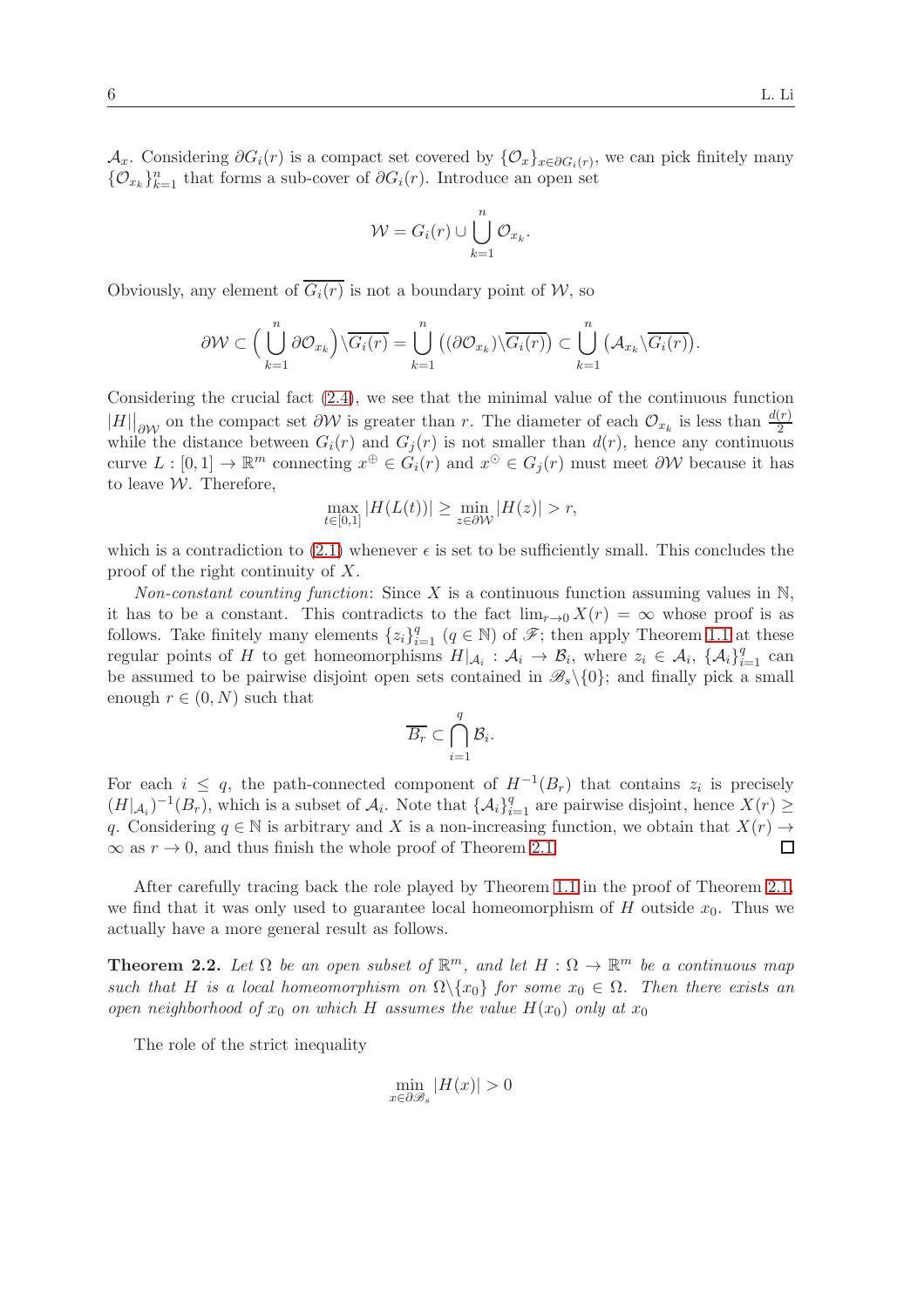played in the proof of Theorem [2.1](#page-2-2) means that the boundary of  $\mathscr{B}_s$  is a high wall for all zero-value points of H in  $\mathscr{B}_s$ . Recall that such a wall is bound to exist locally surrounding the chosen point  $x_0$ . In general, where one may detect high walls, where there could exist certain uniqueness (or injectivity).

<span id="page-6-3"></span>**Theorem 2.3.** Let  $H : \overline{\Omega} \to \mathbb{R}^m$ ,  $\Omega$  a bounded open subset of  $\mathbb{R}^m$ , be a continuous map whose restriction onto  $\Omega$  is a local homeomorphism. Suppose that

$$
N \doteq \min_{x \in \partial \Omega} |H(x)| > 0.
$$

Then there does not exist a continuous curve  $L : [0,1] \to \Omega$  with distinct ending points  $x_0$  and  $x_1$  such that  $H(x_0) = H(x_1)$  and the maximal modulus of H over L is less than N.

A sketch of the proof is as follows. Suppose the contrary that exist a continuous curve  $L : [0,1] \to \Omega$  with distinct ending points  $x_0$  and  $x_1$  such that  $H(x_0) = H(x_1)$  and the maximal modulus of  $H$  over  $L$  is less than  $N$ . Without loss of generality we may assume that  $H(x_0) = 0$ ; otherwise it suffices to study  $\Psi \circ H : \overline{\Omega} \to \mathbb{R}^m$ , where  $\Psi$  is a self-homeomorphism of  $\mathbb{R}^m$  mapping  $H(x_0)$  to 0 and  $B_N$  bijectively onto  $B_N$ . For any  $r \in (0, N)$ , let  $X(r)$  denote the total number of path-connected components of  $H^{-1}(B_r)$  that contain at least one element of  $\{x_0, x_1\}$ . Obviously,  $1 \leq X(r) \leq 2$  for all r. Similar to the proof of Theorem [2.1,](#page-2-2) one can show that  $X(\cdot)$  is a constant-valued function on  $(0, N)$ . Since H is homeomorphism locally around both  $x_0$  and  $x_1$ , we see that  $X(r) = 2$  provided r is sufficiently small. Therefore, the counting function  $X(\cdot)$  is identically equal to 2. But considering  $x_0$  and  $x_1$  are connected by L over which the maximal modulus of H is less than N, we get that  $X(r) = 1$  whenever r is sufficiently close to  $N$ , a contradiction.

#### <span id="page-6-0"></span>3 Theorem [1.3:](#page-1-1) proof and self-improvement

This main purpose of this section is to present a proof of Theorem [1.3,](#page-1-1) which stands in dimensions higher than two. The corresponding planar case is slightly complicated and will be discussed in detail in the next section. We first collect three lemmas.

<span id="page-6-1"></span>**Lemma 3.1.** Let  $\Omega$  be an open subset of  $\mathbb{R}^m$  ( $m \geq 2$ ), and  $H : \Omega \to \mathbb{R}^m$  a differentiable map with at most finitely many critical points. Then H is an open map.

This result was established by the author [\[38\]](#page-22-8). We shall understand it from the viewpoint of maximal or minimal modulus. For example, suppose further that  $\Omega$  is bounded in  $\mathbb{R}^m$  and H admits a (unique) continuous extension to  $\overline{\Omega}$ . Then it is impossible for |H| to attain its maximal value inside  $\Omega$ . Alternatively, if |H| attains its minimal value inside  $\Omega$ , then this particular value can only be zero.

<span id="page-6-2"></span>**Lemma 3.2.** Given an arbitrary simple closed curve  $\gamma : [0,1] \to \mathbb{R}^2$ , there exists a selfhomeomorphism of  $\mathbb{R}^2$  under which the unit circle S is mapped onto the range of  $\gamma$ .

This result is known as the Schönflies theorem  $[3, 11, 37, 40]$  $[3, 11, 37, 40]$  $[3, 11, 37, 40]$  $[3, 11, 37, 40]$ , which implies Jordan's curve theorem.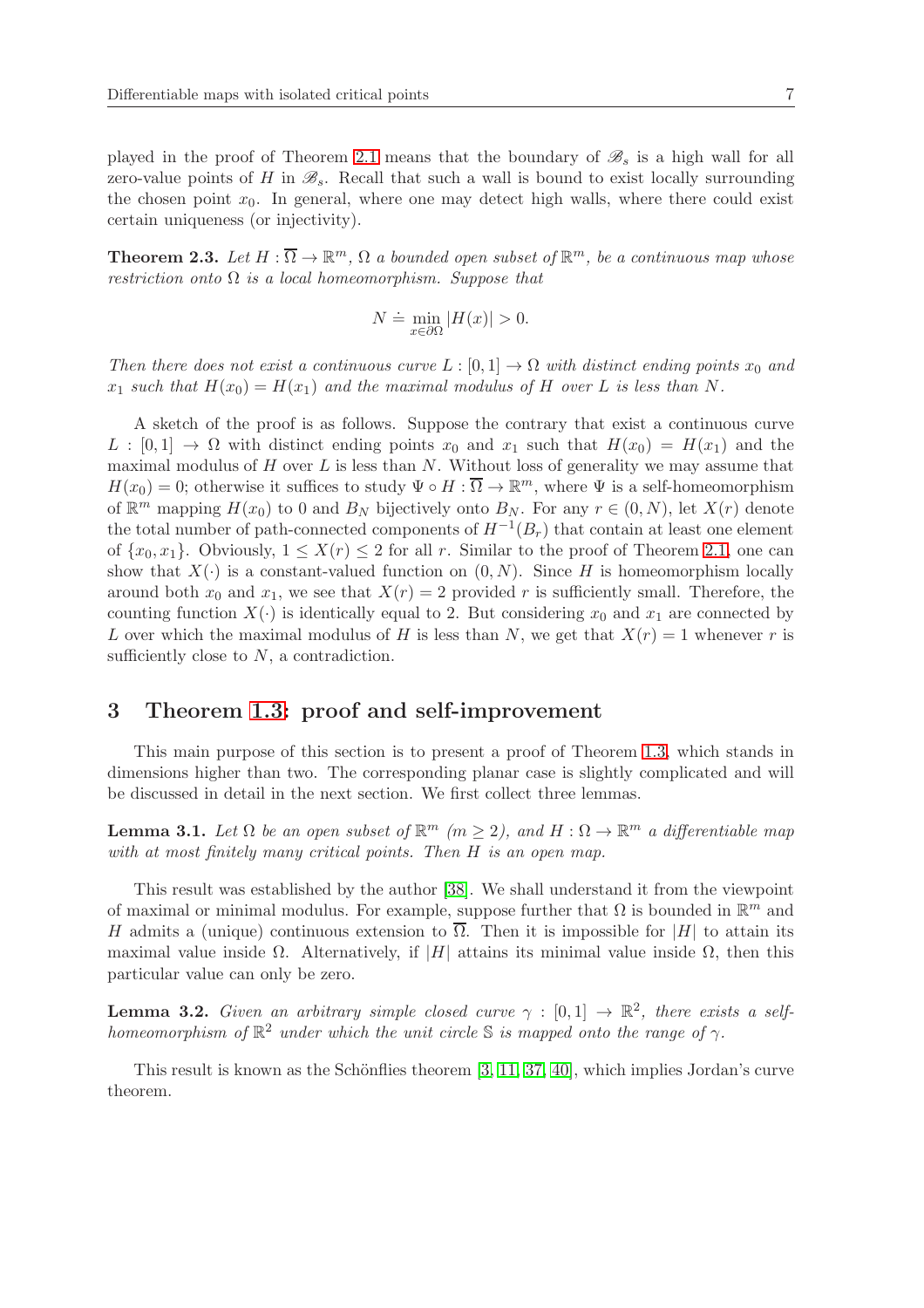<span id="page-7-0"></span>**Lemma 3.3.** Let  $X$  be path-connected and  $Y$  simply connected Hausdorff spaces. Then a local homeomorphism  $f: X \to Y$  is a global homeomorphism from X onto Y if and only if f is proper.

To be clear, a continuous map from  $X$  to  $Y$  is said to be proper if the inverse image of each compact subset of Y is a compact subset of X. A proof of this result was given by Ho  $[31,$ Thm. 2] (see also [\[20,](#page-21-12) [32\]](#page-22-12)). As an application of Lemma [3.3,](#page-7-0) local homeomorphisms between topological  $(m-1)$ -spheres  $(m > 3)$  are bound to be global homeomorphisms.

We are now ready to establish Theorem [1.3,](#page-1-1) which is a consequence of Theorem [1.1](#page-1-3) and the following result.

<span id="page-7-1"></span>**Theorem 3.4.** Let  $m \geq 2$ ,  $\Omega$  be an open subset of  $\mathbb{R}^m$ ,  $H: \Omega \to \mathbb{R}^m$  a differentiable map,  $x_0 \in \Omega$  an isolated critical point of H, and denote  $y_0 = H(x_0)$ . If  $r > 0$  is sufficiently small, then the path-connected component  $V_r$  of  $H^{-1}(B(y_0, r))$  that contains  $x_0$  is a topological open m-ball. In the case of  $m \geq 3$ ,  $H|_{V_r}$  is a homeomorphism from  $V_r$  onto  $B(y_0,r)$ .

*Proof.* According to Theorem [1.2,](#page-1-0) we may assume without loss of generality that  $H$  attains the value  $y_0$  in  $\Omega$  only art  $x_0$ . Similarly, as  $x_0$  is known to be an isolated critical point of H, it is of no harm to assume that there are no other critical points of H in  $\Omega$  except  $x_0$ . We also require  $x_0 = y_0 = 0$  for simplicity. Since  $x_0 = 0$  is an interior point of  $\Omega$ , we can take an  $s > 0$  such that  $\overline{B_s} \subset \Omega$ , where  $B_s$  is short for  $B(x_0, s)$ , the open ball with radius s and center  $x_0 = 0$  in  $\mathbb{R}^m$ . Considering that  $y_0 = H(x_0) = 0$  is an interior point of the open subset  $H(\Omega)$  of  $\mathbb{R}^m$  (due to Lemma [3.1\)](#page-6-1) and the minimal value of |H| over the compact set  $\partial B_s$  is positive, we can fix an  $r > 0$  such that  $\overline{B_r} \subset H(B_s)$  and

$$
r < \min_{x \in \partial B_s} |H(x)|. \tag{3.1}
$$

To be clear,  $B_r$  should be understood as  $B(y_0, r)$  although  $y_0 = 0$  has been identified with  $x_0 = 0$ . Let X denote the path-connected component of  $H^{-1}(B_r)$  that contains  $x_0 = 0$ . Obviously, the open set  $\mathscr X$  is contained in the closed ball  $\overline{B_s}$ . We claim that

- (a)  $H(\partial \mathscr{X}) \subset \partial B_r$ ,
- (b)  $\mathbb{R}^m \backslash \overline{\mathscr{X}}$  is a path-connected unbounded open set,
- (c)  $\partial \mathcal{X}$  is a compact  $(m-1)$ -dimensional topological manifold.

A proof of the claim is as follows.

• Proof of (a): It follows from  $H(\mathscr{X}) \subset B_r$  that  $H(\partial \mathscr{X}) \subset \overline{B_r}$ . Suppose there was a  $z \in \partial \mathcal{X}$  such that  $H(z) \in B_r$ . Obviously, z is distinct from  $x_0$ , the unique critical point of H in  $\Omega$ . Thus according to Theorem [1.1,](#page-1-3) H is a homeomorphism between some open neighbourhood  $U_0$  of z and open neighbourhood  $U_1$  of  $H(z)$ . Shrinking  $U_1$  if necessary, we may further assume that  $U_1 \subset B_r$ . Consequently,  $U_0 \subset H^{-1}(B_r)$ , which implies that z is an interior point of  $H^{-1}(B_r)$ . Hence z is not a boundary point of  $\mathscr X$  because  $\mathscr X$  is a path-connected component of  $H^{-1}(B_r)$ . A contradiction is thus obtained. So we get  $H(\partial \mathscr{X}) \subset \overline{B_r} \backslash B_r = \partial B_r.$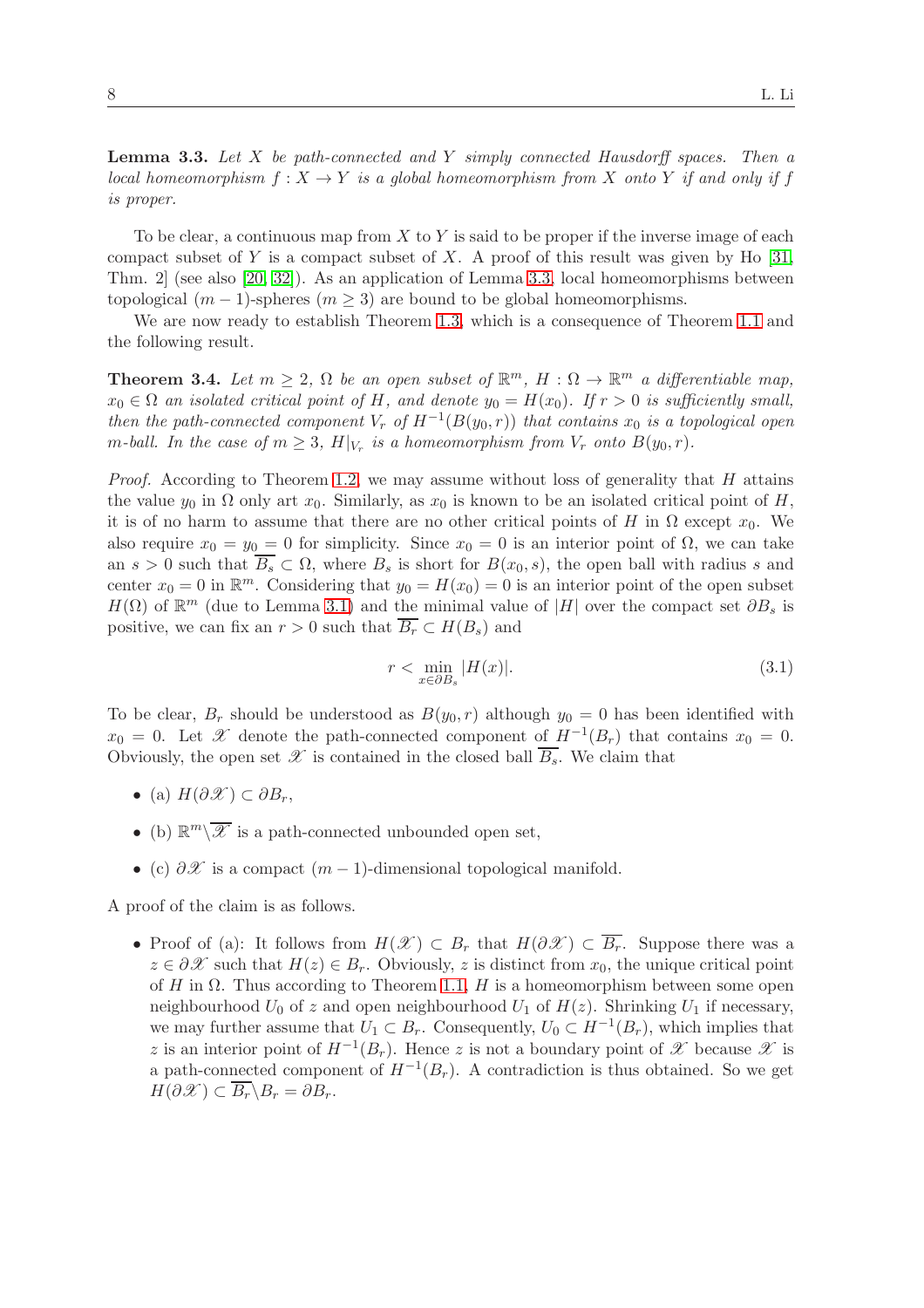• Proof of (b):  $\mathbb{R}^m\setminus\overline{\mathscr{X}}$  is clearly an open set. Considering  $\mathbb{R}^m\setminus\overline{B_s}\subset\mathbb{R}^m\setminus\overline{\mathscr{X}}$ , we see that  $\mathbb{R}^m\backslash\overline{\mathscr{X}}$  is an unbounded set. Suppose the contrary that  $\mathbb{R}^m\backslash\overline{\mathscr{X}}$  has at least two path-connected components, then one can pick one of them, denoted by  $U_2$ , such that  $U_2 \subset \overline{B_s}$ . This existence is due to the fact that  $\mathbb{R}^m \setminus \overline{B_s}$  is contained in some unique unbounded path-connected component of  $\mathbb{R}^m\setminus\overline{\mathscr{X}}$ . Obviously,  $\partial U_2$  is a non-empty set satisfying

$$
\partial U_2 \subset \partial (\mathbb{R}^m \backslash \overline{\mathscr{X}}) = \partial \overline{\mathscr{X}} = \partial \mathscr{X}.
$$

Fix an arbitrary element  $u \in \partial U_2$ . Since u is distinct from  $x_0$ , the unique critical point of H in  $\Omega$ , one can deduce from Theorem [1.1](#page-1-3) to get a homeomorphism from some open neighbourhood  $U_3$  of u onto some open ball  $V_3$  centered at  $H(u) \in \partial B_r$ . We claim that for any  $w \in U_3$ ,

$$
w \in \mathscr{X} \Leftrightarrow |H(w)| < r.
$$

Suppose this was not true, then there exists a  $w_1 \in U_3 \backslash \mathcal{X}$  such that  $|H(w_1)| < r$ . Take an arbitrary  $w_2 \in U_3 \cap \mathcal{X}$  and note  $|H(w_2)| < r$ . Thus  $H(w_1)$  and  $H(w_2)$ can be connected by a continuous curve in  $V_3 \cap B_r$ , which implies that  $w_1$  and  $w_2$ can be connected by a continuous curve in the pre-image  $U_3 \cap H^{-1}(B_r)$ , or simply in  $H^{-1}(B_r)$ . So  $w_1$  and  $w_2$  have to stay in the same path-connected component of  $H^{-1}(B_r)$ . Considering  $w_2 \in \mathcal{X}$ , one gets  $w_1 \in \mathcal{X}$ , a contradiction. This proves the if-and-only-if proposition. Since  $u \in \partial U_2$  is an interior point of  $U_3$ , one can pick a  $w^* \in U_2 \cap U_3$ . Note  $U_2 \cap \overline{\mathscr{X}} = \emptyset$ , so  $w^* \notin \mathscr{X}$ , which results in  $|H(w^*)| \ge r$  (due to the if-and-only-if proposition). Therefore, by considering  $H(\partial U_2) \subset \partial B_r$  and  $\overline{U_2}$  is a compact set, we see that

$$
\max_{y \in \overline{U_2}} |H(y)| = \sup_{y \in U_2} |H(y)|
$$

is attainable at some interior point of  $U_2$ , which contradicts to the openness of  $H(U_2)$ (due to Lemma [3.1](#page-6-1) or Theorem [1.1\)](#page-1-3). Hence  $\mathbb{R}^m\setminus\overline{\mathscr{X}}$  has exactly one path-connected component; in other words, it is a path-connected subset of  $\mathbb{R}^m$ .

• Proof of (c): Since  $\partial \mathcal{X}$  is a bounded closed subset of  $\mathbb{R}^m$ , we see that it is a compact topological space (endowed with the subspace topology). It is easy to deduce from Theorem [1.1](#page-1-3) that  $\partial \mathscr{X}$  is an  $(m-1)$ -dimensional topological manifold.

We continue to prove the theorem by considering  $m = 2$  and  $m \geq 3$  separately.

**Case 1:** Suppose  $m = 2$ . According to property (c),  $\partial \mathcal{X}$  is a compact one-dimensional topological manifold. So every path-connected component of  $\partial X$  can be regarded as a simple closed curve. If  $\partial\mathcal{X}$  was not path-connected, we then can find two disjoint simple closed curves  $\gamma_1, \gamma_2 : \mathbb{S} \to \mathbb{R}^2$  whose images are contained in  $\partial \mathcal{X}$ . Note

$$
\mathscr{X} \cup (\mathbb{R}^2 \backslash \overline{\mathscr{X}}) = \mathbb{R}^2 \backslash \partial \mathscr{X} \subset \mathbb{R}^2 \backslash (\gamma_1(\mathbb{S}) \cup \gamma_2(\mathbb{S})).
$$

Both  $\mathscr{X}$  and  $\mathbb{R}^2\setminus\overline{\mathscr{X}}$  are path-connected (due to property (b)), while  $\mathbb{R}^2\setminus(\gamma_1(\mathbb{S})\cup\gamma_2(\mathbb{S}))$  has exactly three path-connected components (due to Jordan's curve theorem). Thus one of the three path-connected components of  $\mathbb{R}^2 \setminus (\gamma_1(\mathbb{S}) \cup \gamma_2(\mathbb{S}))$  does not meet  $\mathscr{X} \cup (\mathbb{R}^2 \setminus \overline{\mathscr{X}})$ , which in turn implies that this component is contained in the complement of  $\mathscr{X} \cup (\mathbb{R}^2 \setminus \overline{\mathscr{X}})$ . Note that

$$
\mathbb{R}^2 \setminus (\mathscr{X} \cup (\mathbb{R}^2 \setminus \overline{\mathscr{X}})) = \mathbb{R}^2 \setminus (\mathbb{R}^2 \setminus \partial \mathscr{X}) = \partial \mathscr{X}.
$$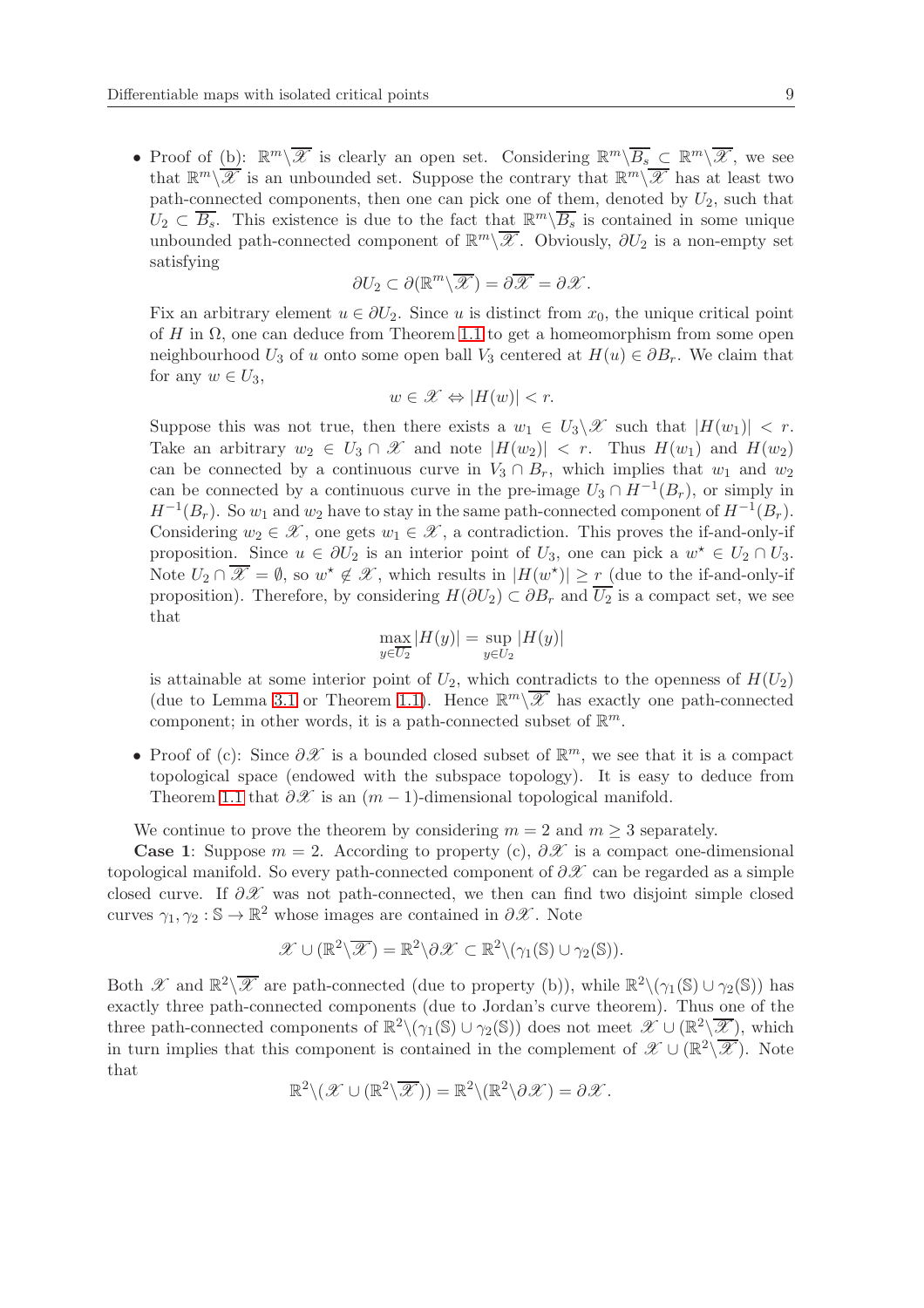Consequently, we have derived a contradiction since a two-dimensional non-empty open set cannot be contained in a one-dimensional compact topological manifold. Hence  $\partial \mathscr{X}$  has exactly one path-connected component. In other words,  $\partial \mathscr{X}$  is a simple closed curve. According to the Schönflies theorem (see Lemma [3.2\)](#page-6-2),  $\mathscr X$ , the interior part bounded by the curve  $\partial \mathscr X$ , is a topological open 2-ball.

**Case 2:** Suppose  $m \geq 3$ . According to property (c),  $\partial \mathcal{X}$  is a compact  $(m-1)$ -dimensional topological manifold, so is an arbitrary path-connected component  $\mathscr Y$  of  $\partial \mathscr X$ . Obviously (see also the proofs of properties (a)  $\sim$  (c)),

$$
H|_{\mathscr{Y}}:\mathscr{Y}\to\partial B_r
$$

is a local homeomorphism. Considering  $\mathscr Y$  is a compact topological space, we see that  $H|_{\mathscr Y}$  is a proper map. According to Lemma [3.3,](#page-7-0)  $H|_{\mathscr{Y}}$  is a (global) homeomorphism from  $\mathscr{Y}$  onto  $\partial B_r$ . In general, every path-connected component of  $\partial X$  is a topological  $(m-1)$ -sphere. Similar to the proof in Case 1 (Jordan's curve theorem is replaced with the Jordan-Brouwer separation theorem),  $\partial\mathscr{X}$  can only have one path-connected component. In other words,  $\partial\mathscr{X}$  itself is path-connected. To be more accurate,  $\partial\mathcal{X}$  is a topological  $(m-1)$ -sphere. To summarize so far,  $H|_{\partial X}$  is a homeomorphism from  $\partial X$  onto  $\partial B_r$ . Now we are ready to prove that  $H|_{\mathcal{X}}$  is a homeomorphism from  $\mathscr X$  onto  $B_r$ .

• Proof of surjectivity: Let  $q \in (0,r)$  be arbitrary. Considering  $H(\partial \mathscr{X}) = \partial B_r$ , we see that the boundary  $\mathscr{Y}_q$  of the path-connected component of  $H^{-1}(B_q)$  that contains  $x_0 = 0$ is a subset of  $\mathscr X$ . Similar to the previous analysis in Case 2,  $\mathscr Y_q$  is a topological  $(m-1)$ sphere and  $H|_{\mathscr{Y}_q}$  is a homeomorphism from  $\mathscr{Y}_q$  onto  $\partial B_q$ . In particular,  $H(\mathscr{Y}_q) = \partial B_q$ . This suffices to establish  $H(\mathscr{X}) = B_r$  because  $H(x_0) = 0$  and

$$
B_r\backslash\{0\}=\bigcup_{0
$$

• Proof of injectivity: Following the notations in the previous surjectivity part, we claim that it is impossible to find an element  $x^{\bullet} \in \mathscr{X} \backslash \mathscr{Y}_q$  such that  $|H(x^{\bullet})| = q$ . Suppose this was not the case. Then the path-connected component of  $H^{-1}(\partial B_q)$  that contains  $x^{\bullet}$ , denoted by  $\mathscr{Y}_{x^{\bullet}}$ , is easily seen to be a topological  $(m-1)$ -sphere staying inside X and differs from  $\mathscr{Y}_q$ . According to the Jordan-Brouwer separation theorem, the two disjoint topological  $(m-1)$ -spheres  $\mathscr{Y}_{x}$ • and  $\mathscr{Y}_{q}$  divide

$$
\mathbb{R}^m\backslash(\mathscr{Y}_{x^{\bullet}}\cup\mathscr{Y}_q)
$$

into three path-connected components, which are one unbounded and two bounded open sets. Among these components, let  $\mathscr W$  denote the bounded one that does not contain  $x_0 = 0$ . The continuous non-negative function

$$
x \in \overline{\mathscr{W}} \mapsto |H(x)| \in \mathbb{R},
$$

defined on the compact set  $\overline{\mathscr{W}}$ , is clearly to be constant valued on  $\partial \mathscr{W}$ . So this function attains either maximal or minimal value inside  $\mathscr W$ . According to Lemma [3.1,](#page-6-1)  $H(\mathscr W)$  is an open subset of  $\mathbb{R}^m$ . Thus  $|H||_{\overline{\mathscr{W}}}$  cannot assume maximal value inside  $\mathscr{W}$ . Consequently,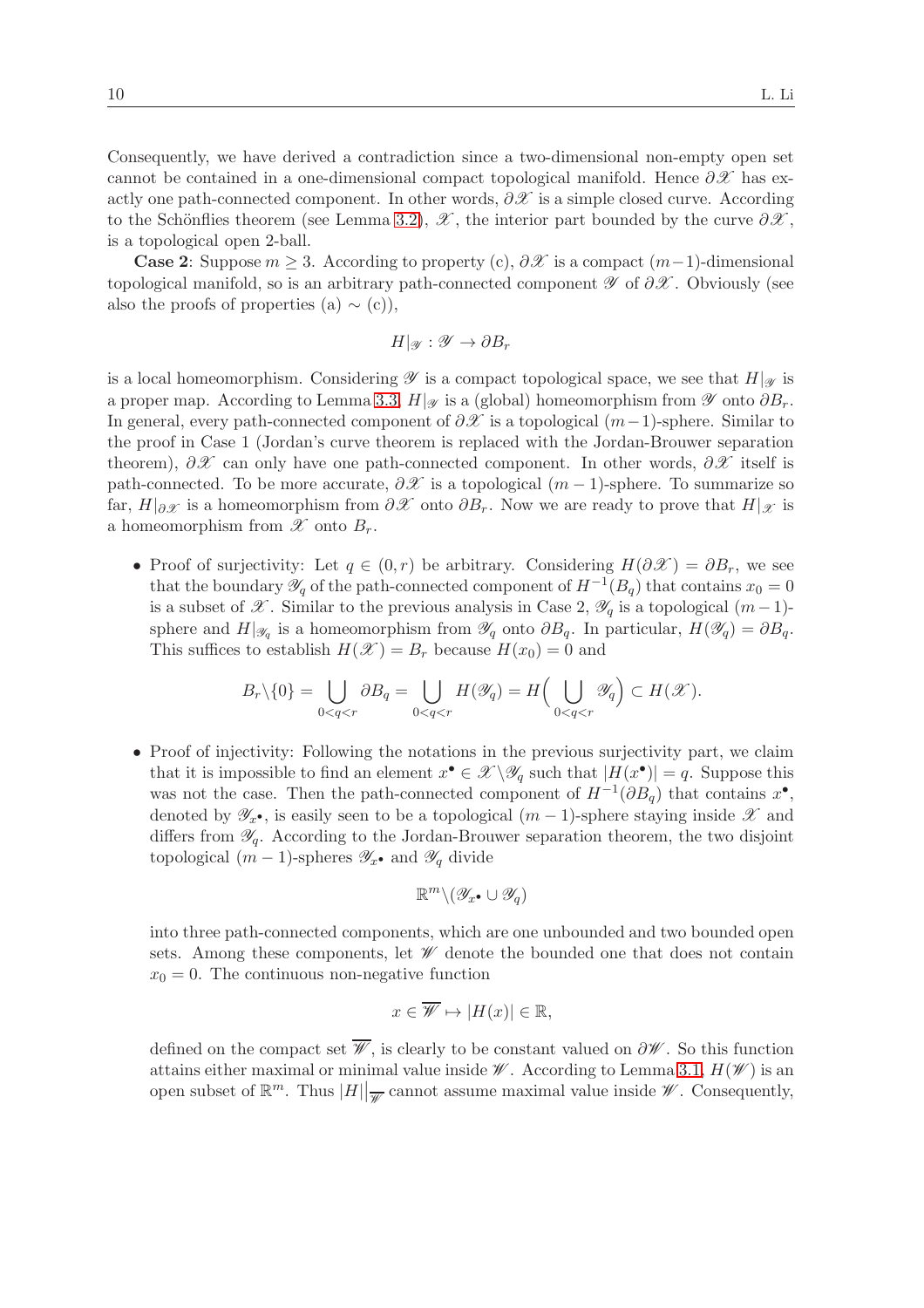the minimal value of |H| on  $\overline{\mathscr{W}}$  is bound to be attainable inside  $\mathscr{W}$ . Since  $H(\mathscr{W})$  is an open subset of  $\mathbb{R}^m$ , this minimal value has to be zero. But  $x_0$  is the only element of X whose image under H is zero. Therefore,  $x_0 \in \mathscr{W}$ , a contradiction. This proves the injectivity claim.

• Proof of continuity: Obviously,  $H|_{\mathscr{X}}$  is continuous on  $\mathscr{X}$  and its inverse map from  $B_r$  to  $\mathscr X$  is continuous on  $B_r\setminus\{0\}$  (due to Theorem [1.1\)](#page-1-3). It remains to show that the inverse map is continuous at  $y_0 = 0$ . Let  $\{y_k\}_{k=1}^{\infty}$  be an arbitrary sequence of elements of  $B_r$  such that  $y_k$  tends to  $y_0$ . Recall that  $\mathscr X$  is contained in the closed ball  $\overline{B_s}$ . So if  $(H|_{\mathscr X})^{-1}$  was discontinuous at y<sub>0</sub>, we then can find a convergent subsequence of  $\{(H|\mathscr{X})^{-1}(y_k)\}_{k=1}^{\infty}$ , written as  $\{(H|_{\mathscr{X}})^{-1}(y_{k_i})\}_{i=1}^{\infty}$ , whose limit  $x_{\infty}$  differs from  $(H|_{\mathscr{X}})^{-1}(y_0) = x_0$ . Since H is continuous on  $\Omega$ , we get that

$$
H(x_{\infty}) = \lim_{i \to \infty} H((H|_{\mathscr{X}})^{-1}(y_{k_i})) = \lim_{i \to \infty} y_{k_i} = y_0,
$$

which contradicts to the fact that  $x_0$  is the only element of  $\Omega$  whose image under H is  $y_0$ . This proves the continuity claim.

The whole proof of Theorem [3.4](#page-7-1) now is finished.

As claimed in the Introduction, we explain why Theorem [1.3](#page-1-1) can be improved again and again. Let  $H : \Omega \to \mathbb{R}^m$   $(m \geq 3)$  be a  $C^1$  vector field whose critical points consist of a convergent sequence of distinct elements  ${x_k}_{k=0}^{\infty}$  of  $\Omega$  with limit  $x_0$  (the interested reader may drop the  $C^1$  condition and explore more general result). We claim that H is a local homeomorphism on  $\Omega$ . According to Theorem [1.3,](#page-1-1) each critical point  $x_k$ ,  $k \geq 1$ , is a topological regular point of H. Therefore, H is a local homeomorphism on  $\Omega \backslash \{x_0\}$  and the role played by Theorem [1.1](#page-1-3) on the region  $\Omega \backslash \{x_0\}$  in the proof of Theorem [3.4](#page-7-1) has gotten an ideal substitute. There are two more issues we need to solve:

- (i) Is  $H$  an open map?
- (ii) Is H discrete at  $x_0$ ?

Recall that H is a local homeomorphism on  $\Omega \setminus \{x_0\}$ , so it follows from Theorem [2.2](#page-5-0) that H is discrete at  $x_0$ . Regarding the other question, it suffices to note the following open mapping theorem of the author [\[38\]](#page-22-8):

<span id="page-10-0"></span>**Lemma 3.5.** Let  $\Omega$  be an open subset of  $\mathbb{R}^m$  ( $m \geq 2$ ), and  $H : \Omega \to \mathbb{R}^m$  a  $C^1$  map with at most countably many critical points. Then H is an open map.

Consequently, there exists an  $s > 0$  and a (sufficiently small)  $r > 0$  such that

- $\overline{B(y_0,r)} \subset H(B(x_0,s))$  where  $y_0 \doteq H(x_0)$ ,
- $r < \min_{x \in \partial B(x_0, s)} |H(x) y_0|,$
- $x_0$  is the only element of  $\Omega$  (shrinking  $\Omega$  if necessary) whose image under H is  $y_0$ .

 $\Box$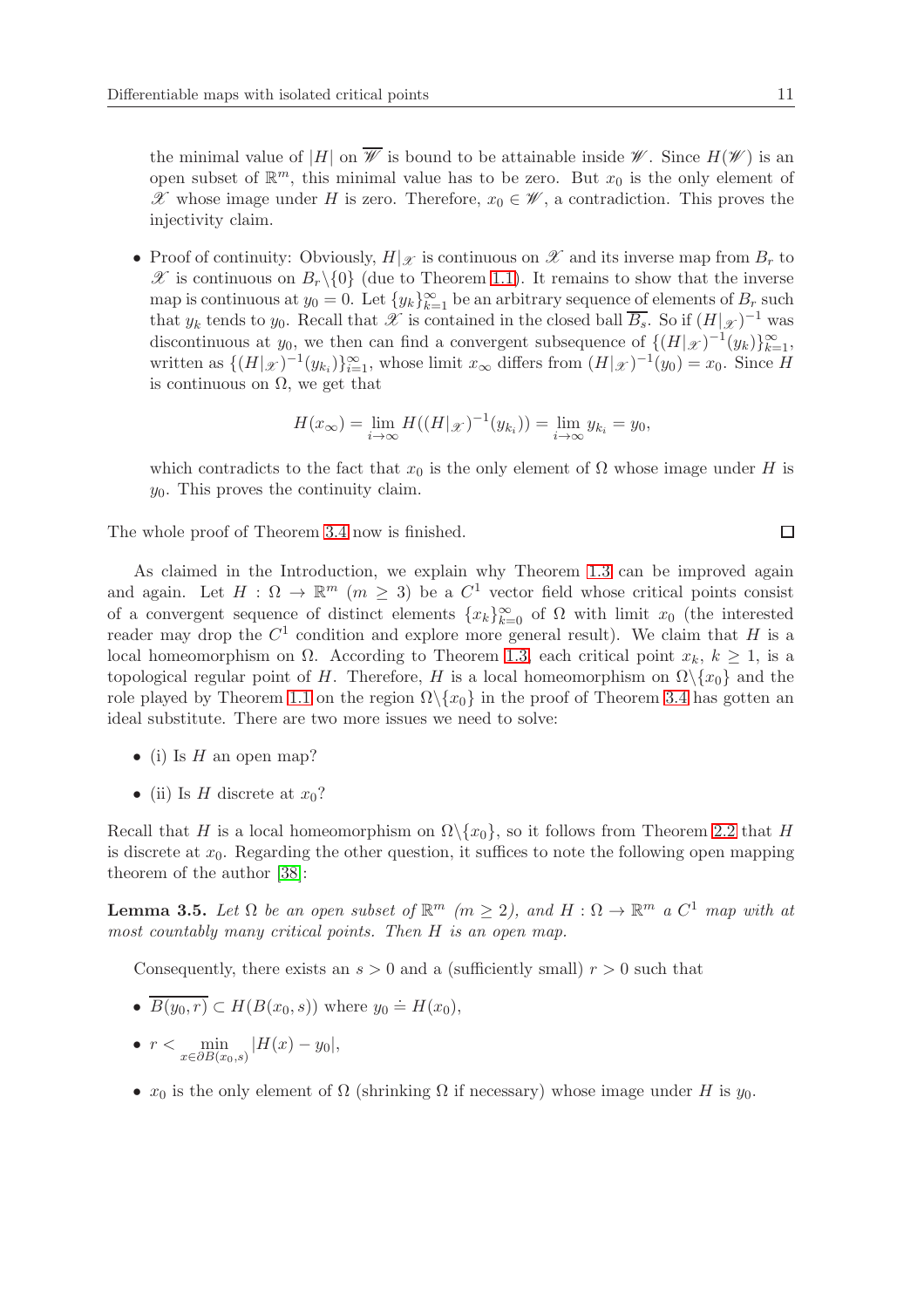One then goes through the proof of Theorem [3.4](#page-7-1) to see that  $H$  is a homeomorphism on a small neighbourhood of  $x_0$ , which confirms that H is a local homeomorphism on  $\Omega$ . To summarize so far, we have derived the following improvement of Theorem [1.3.](#page-1-1)

<span id="page-11-0"></span>**Theorem 3.6.** Let  $\Omega$  be an open subset of  $\mathbb{R}^m$  ( $m \geq 3$ ), and  $H : \Omega \to \mathbb{R}^m$  a  $C^1$  map whose critical points have at most finitely many accumulation points in  $\Omega$ . Then H is a local homeomorphism on Ω.

Similar to the proof of the above theorem, one can improve this result again and again. For example, the sufficient condition in Theorem [3.6](#page-11-0) can be relaxed to  $\mathbb{CP}^{(k)} \cap \Omega = \emptyset$  for some  $k \in \mathbb{N}$  or even to  $(\bigcap_{k=1}^{\infty} \mathrm{CP}^{(k)}) \cap \Omega = \emptyset$ , where  $\mathrm{CP}^{(k)}$  denotes the k-th derived set of the collection CP of all critical points of  $F$ . We end this section with a question: can the the sufficient condition in Theorem [3.6](#page-11-0) be improved to CP being a countably infinite set?

#### <span id="page-11-2"></span>4 The planar case: winding numbers

In this part we continue to explore the given map  $H$  in Theorem [3.4](#page-7-1) around its isolated critical point  $x_0$  provided  $m = 2$ . Identify S with the unit circle  $\{z \in \mathbb{C} : |z| = 1\}$  of the complex plane, and  $\mathbb{R}^2$  with C. Given any continuous map  $g : \mathbb{S} \to \mathbb{S}$ , there exists a unique continuous function  $\Upsilon(g):[0,1] \to \mathbb{R}$  such that

- $\Upsilon(q)(0) \in [0, 1),$
- $g(e^{2\pi i t}) = e^{2\pi i \Upsilon(g)(t)}$  for all  $t \in [0, 1],$

• 
$$
\mathcal{N}(g) \doteq \Upsilon(g)(1) - \Upsilon(g)(0) \in \mathbb{Z}
$$
.

For example, letting  $g(z) = z^n$  for some  $n \in \mathbb{Z}$ , one can determine  $\Upsilon(g_n)(t) = nt$  for all  $t \in [0,1]$ . It is well known that g is null homotopic if and only if  $\mathcal{N}(g)$ , called the winding number of  $q$ , is equal to zero. To be clear,  $q$  is said to be null homotopic if there exists a continuous map

$$
K:[0,1]\times\mathbb{S}\to\mathbb{S}
$$

such that  $K(0, x) = q(x)$  for all  $x \in \mathbb{S}$  and  $K(1, \cdot)$  is constant-valued on S. For instance, if g is a local homeomorphism, then  $\Upsilon(q)$  is easily seen to be strictly increasing or decreasing, which implies that  $\mathcal{N}(q)$  is non-zero, or equivalently q is non-null homotopic. In general, one can similarly define winding number for continuous maps between simple closed curves (or loops). Note that such a concept depends on the choice of the chosen traveling directions of the loops. With these facts available, we further study the planar case of Theorem [3.4.](#page-7-1)

<span id="page-11-1"></span>**Theorem 4.1.** Let  $\Omega$  be an open subset of  $\mathbb{R}^2$ , and let  $H : \Omega \to \mathbb{R}^2$  be a differentiable map. If  $x_0 \in \Omega$  is an isolated critical point of H, then there exists an integer  $\mathcal{N}_H(x_0) > 0$  such that for any sufficiently small  $q > 0$ , the boundary of the path-connected component  $\mathscr{X}_q$  of  $H^{-1}(B(y_0, q))$  that contains  $x_0$ , where  $y_0 \doteq H(x_0)$ , is a simple closed curve from which H is a local homeomorphism onto  $\partial B(y_0, q)$  with winding number  $\pm \mathcal{N}_H(x_0)$ . Moreover, H is a homeomorphism from  $\mathscr{X}_q$  onto  $B(y_0, q)$  if and only if  $\mathscr{N}_H(x_0) = 1$ .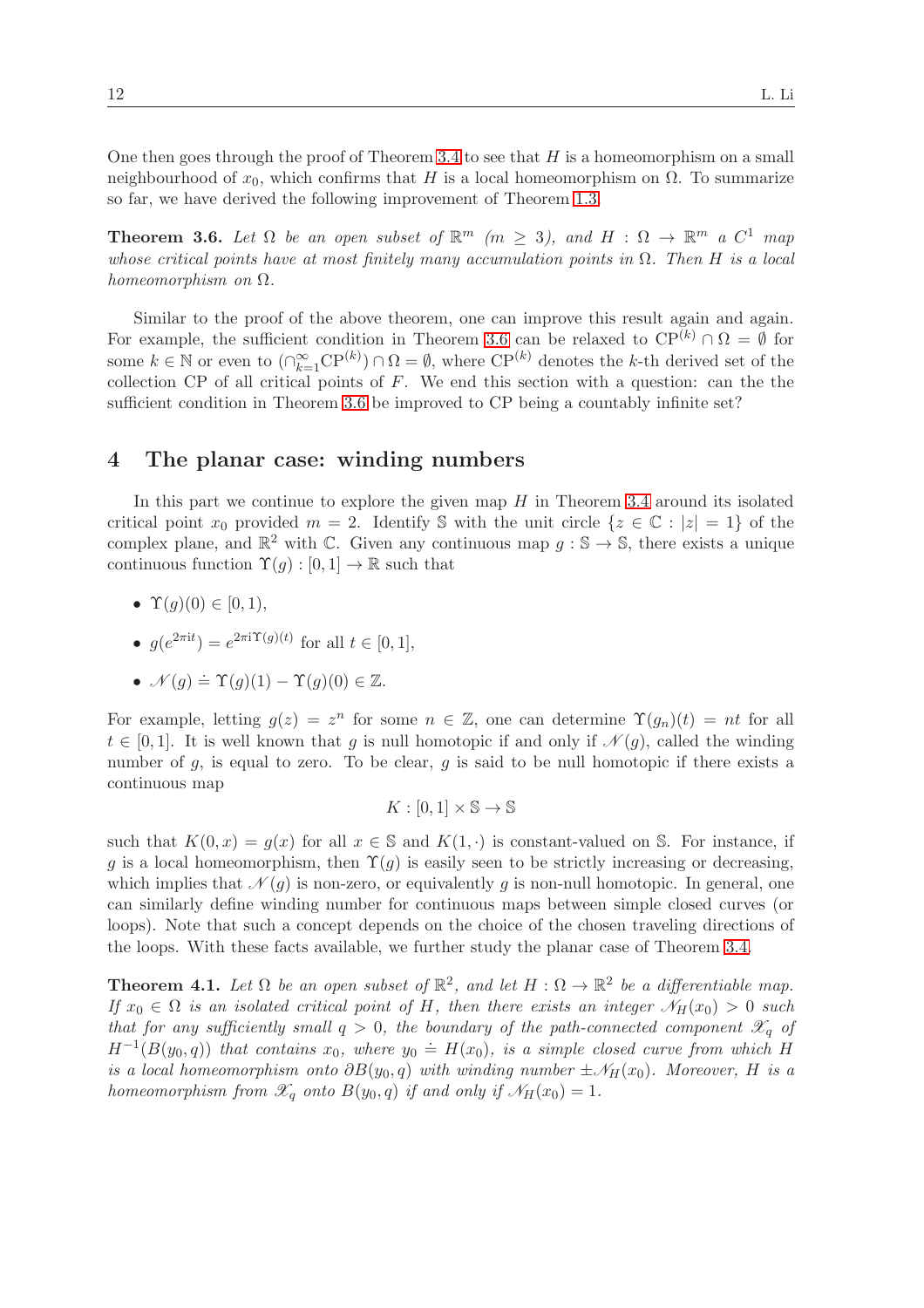Proof. According to the proof of Theorem [3.4,](#page-7-1) we may assume without loss of generality that  $x_0$  is the only critical point of H in  $\Omega$ ,  $y_0 = 0$ , and there exists an  $r > 0$  such that the path-connected component of  $H^{-1}(B(y_0, r))$  that contains  $x_0$ , denoted by  $\mathscr X$ , is a topological open 2-ball whose boundary  $\partial \mathscr{X}$  is a simple closed curve in  $\Omega$ . It follows from the Schönflies theorem that there exists a homeomorphism  $\Phi$  from  $\mathbb{B}^2 \doteq \{x \in \mathbb{R}^2 : |x| \leq 1\}$  onto  $\overline{\mathscr{X}}$  whose restriction onto  $\partial \mathbb{B}^2 = \mathbb{S}$  is a homeomorphism from  $\mathbb{S}$  onto  $\partial \mathscr{X}$ . Since  $H|_{\partial \mathscr{X}} : \partial \mathscr{X} \to \partial B_r$ (see the proof of Theorem [3.4](#page-7-1) for why  $H(\partial \mathcal{X}) \subset \partial B_r$ ) is a local homeomorphism, we see that the composition map

$$
G: z \mapsto \frac{H(\Phi(z))}{r}
$$

is a local homeomorphism from S to S. Thus the winding number  $\mathcal{N}(G)$  of G is non-zero, which, combined with the definition of  $\Upsilon(G)$ , implies that G is a surjective map onto S. Therefore,  $H(\partial \mathscr{X}) = \partial B_r$ . Considering  $\Upsilon(G)$  is strictly increasing or decreasing on [0, 1], we also have

$$
\sharp \{x \in \partial \mathcal{X} : H(x) = y\} = |\mathcal{N}(G)| \tag{4.1}
$$

for all  $y \in \partial B_r$ . Based on this result, we further claim that

<span id="page-12-0"></span>
$$
\sharp\{x \in \mathcal{X} : H(x) = w\} = |\mathcal{N}(G)| \tag{4.2}
$$

for all  $w \in B_r \backslash \{0\}$ . A sketch of proof is as follows. Similar to the corresponding discussions in Case 2 of Theorem [3.4](#page-7-1) such as denoting the boundary of the path-connected component of  $H^{-1}(B_q)$   $(q \in (0,r])$  that contains  $x_0 = 0$  still by  $\mathscr{Y}_q$ , it is not hard to establish that

- $\mathscr{Y}_q$  is a simple closed curve,
- $H(\mathscr{Y}_q) = \partial B_q$
- $(H|_{\mathscr{X}})^{-1}(\partial B_q) = \mathscr{Y}_q$  (due to the open mapping property of H),
- $\sharp \{x \in \mathscr{Y}_q : H(x) = w\}$  is independent of  $w \in \partial B_q$  (the common value  $\doteq \mathscr{N}_q$ ).

Thus prove [\(4.2\)](#page-12-0), it suffices to show that  $\mathcal{N}_q$  is independent of  $q \in (0, r]$ . To this end, let  $q^{\bullet} \in (0, r], w^{\bullet} \in \partial B_{q^{\bullet}}$  be arbitrary, and denote

$$
\{x\in\mathscr{Y}_{q^\bullet}:H(x)=w^\bullet\}=\{x_k^\bullet:k=1,2,\ldots,\mathscr{N}_{q^\bullet}\}.
$$

Applying standard compactness arguments to the compact subset  $\mathscr{Y}_{q}$  of  $\mathbb{R}^2$  via Theorem [1.1,](#page-1-3) one can find a  $\gamma > 0$ , open neighbourhoods  $U_{x_k^{\bullet}}$  of  $x_k^{\bullet}$ , and finitely many open subsets  $\{U_i\}_{i=1}^n$ of  $\mathbb{R}^2$  such that

- (i) each  $H|_{U_{x^{\bullet}_{k}}}$  is a homeomorphism from  $U_{x^{\bullet}_{k}}$  onto  $B(w^{\bullet}, \gamma)$ ,
- (ii)  $\{U_{x_k^{\bullet}}\}$  $\frac{\mathcal{N}_q}{k=1}$  are pairwise disjoint,
- (iii) each  $\overline{H(U_i)}$  does not contain  $w^{\bullet}$ ,
- (iv)  $\{U_{x_k^{\bullet}}\}$  $\mathcal{N}_{q^{\bullet}}$  and  $\{U_i\}_{i=1}^n$  form an open cover of  $\mathscr{Y}_{q^{\bullet}}$ .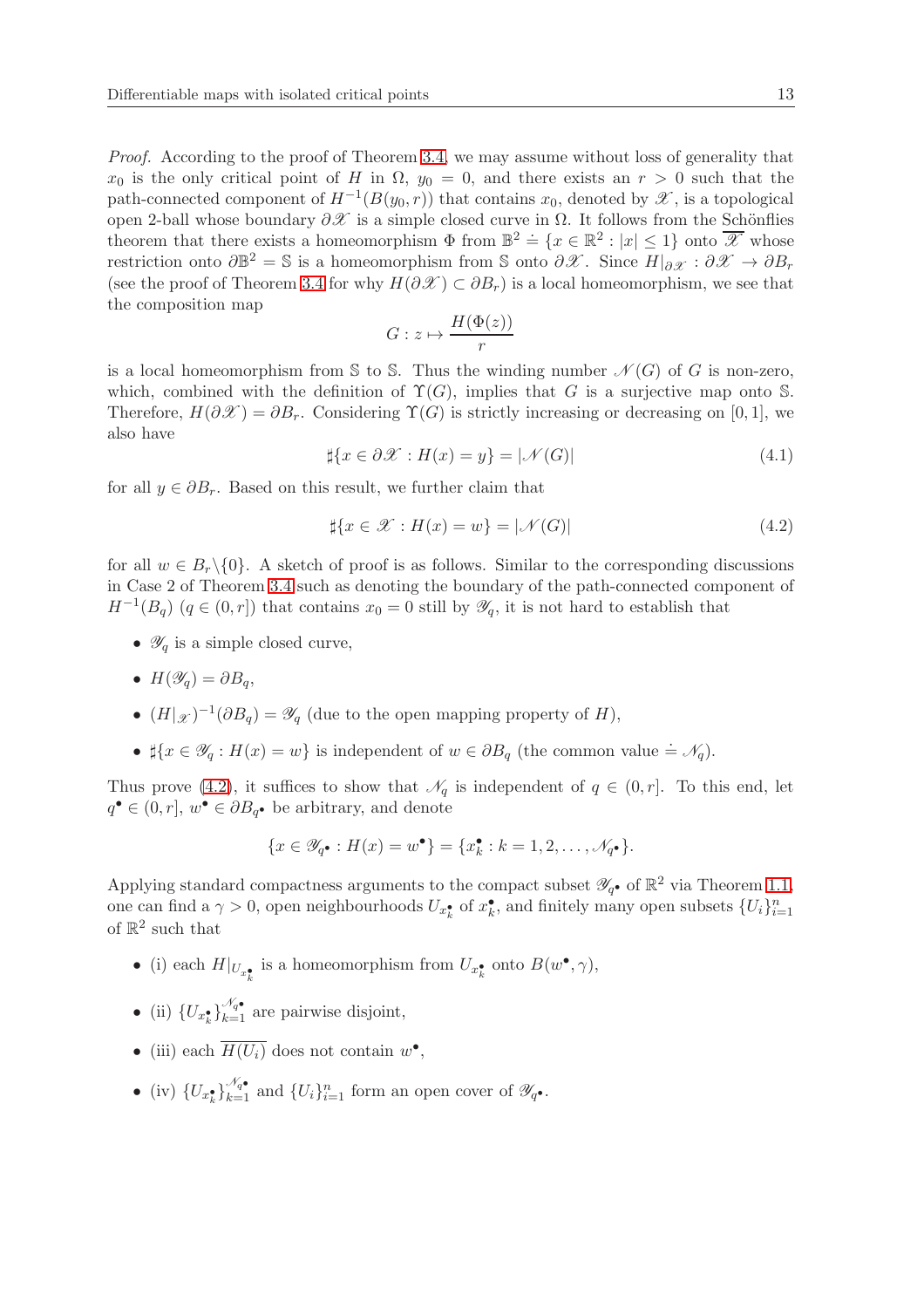Suppose  $w \in B_r \setminus \{0\}$  is sufficiently close to  $w^{\bullet}$ . Then  $(H|\mathscr{X})^{-1}(\{w\})$ , a subset of  $\mathscr{Y}_{|w|}$ , has to be covered by the union of  $\{U_{x_k^{\bullet}}\}$  $\frac{\mathcal{N}_q}{k=1}$  and  $\{U_i\}_{i=1}^n$  (due to (iv)) and stays away from  $\{U_i\}_{i=1}^q$  $i=1$ (due to (iii)). Therefore,  $(H|\mathscr{X})^{-1}(\{w\})$  is contained only in  $\{U_{x_k^{\bullet}}\}$  $\mathcal{N}_{q\bullet}_{k=1}$ , which combined with (i) and (ii) shows that  $\mathcal{N}_{|w|} = \mathcal{N}_{q}$ . So we have proved that  $\mathcal{N}_{q}$  a locally constant-valued function. This suffices to establish [\(4.2\)](#page-12-0). Because of this property we also write  $|\mathcal{N}(G)|$ simply as  $\mathcal{N}_H(x_0)$ . To finish the proof of Theorem [4.1,](#page-11-1) it obviously suffices to show that H is a homeomorphism from  $\mathscr X$  onto  $B(y_0, r)$  if and only if  $\mathscr N_H(x_0) = 1$ . The necessity part is evident; while as regard to the sufficiency part, one can deduce from  $H(\mathscr{Y}_q) = \partial B_q$  for all  $q \in (0, r)$  that H is surjective, argue from [\(4.2\)](#page-12-0) that  $H|\mathscr{X}$  is injective, which in turn implies that  $(H|\mathscr{X})^{-1}$  is continuous. We are done. that  $(H|\mathscr{X})^{-1}$  is continuous. We are done.

**Example 4.2.** Given  $H(z) = z^n$   $(n \in \mathbb{N}, n \ge 2)$ , it is easy to see that  $\mathcal{N}_H(z = 0) = n$ . Suppose  $F(z) = z|z|^2$ , then it is not hard to show that  $\mathcal{N}_F(z=0) = 1$ .

### 5 Proofs of Theorems [1.4](#page-1-2) and [1.5](#page-2-0)

This section is devoted to proving Theorems [1.4](#page-1-2) and [1.5.](#page-2-0) First, let us recall some basic knowledge about Brouwer's fixed point theorem  $([48, 49])$  $([48, 49])$  $([48, 49])$  $([48, 49])$ , which states that every continuous map from

$$
\mathbb{B}^m \doteq \{x \in \mathbb{R}^m: |x| \le 1\}
$$

to itself has at least one fixed point. This property is trivial when  $m = 1$ , so from now on we assume  $m \geq 2$ . Among plenty of equivalent statements of this classical result [\[48,](#page-23-11) [49\]](#page-23-12), we are particularly interested in the so-called No Retraction Theorem:

• the identify map on  $\mathbb{S}^{m-1} = \partial \mathbb{B}^m$  is non-null homotopic.

To be clear, a continuous map g from  $\mathbb{S}^{m-1}$  to  $\mathbb{S}^{m-1}$  is said to be null homotopic if there exists a continuous map

<span id="page-13-0"></span>
$$
K: [0,1] \times \mathbb{S}^{m-1} \to \mathbb{S}^{m-1}
$$
\n
$$
(5.1)
$$

such that  $K(0, x) = g(x)$  for all  $x \in \mathbb{S}^{m-1}$  and  $K(1, \cdot)$  is constant-valued on  $\mathbb{S}^{m-1}$  (see also Section [4\)](#page-11-2). Equivalently,  $g$  is null homotopic if and only if there exists a continuous map

$$
\widetilde{K}: \mathbb{B}^m \to \mathbb{S}^{m-1} \tag{5.2}
$$

whose restriction onto  $\partial \mathbb{B}^m = \mathbb{S}^{m-1}$  is g because K and  $\widetilde{K}$  are related to each other by the relation  $K(t, x) = \widetilde{K}((1-t)x)$  for all  $t \in [0,1]$  and  $x \in \mathbb{S}^{m-1}$ . Consequently, if there is a continuous map  $G: \mathbb{B}^m \to \mathbb{R}^m$  that sends  $\partial \mathbb{B}^m$  into  $\mathbb{R}^m \setminus \{0\}$  and if the map

$$
x \in \mathbb{S}^{m-1} \mapsto \frac{G(x)}{|G(x)|} \in \mathbb{S}^{m-1}
$$

is non-null homotopic, then one can find an  $x^{\bullet}$  in the interior of  $\mathbb{B}^m$  such that  $G(x^{\bullet}) = 0$ ; otherwise, given G maps  $\mathbb{B}^m$  into  $\mathbb{R}^m\setminus\{0\}$ , one derives a contradiction from

$$
\widetilde{K}: x \in \mathbb{B}^m \mapsto \frac{G(x)}{|G(x)|} \in \mathbb{S}^{m-1}
$$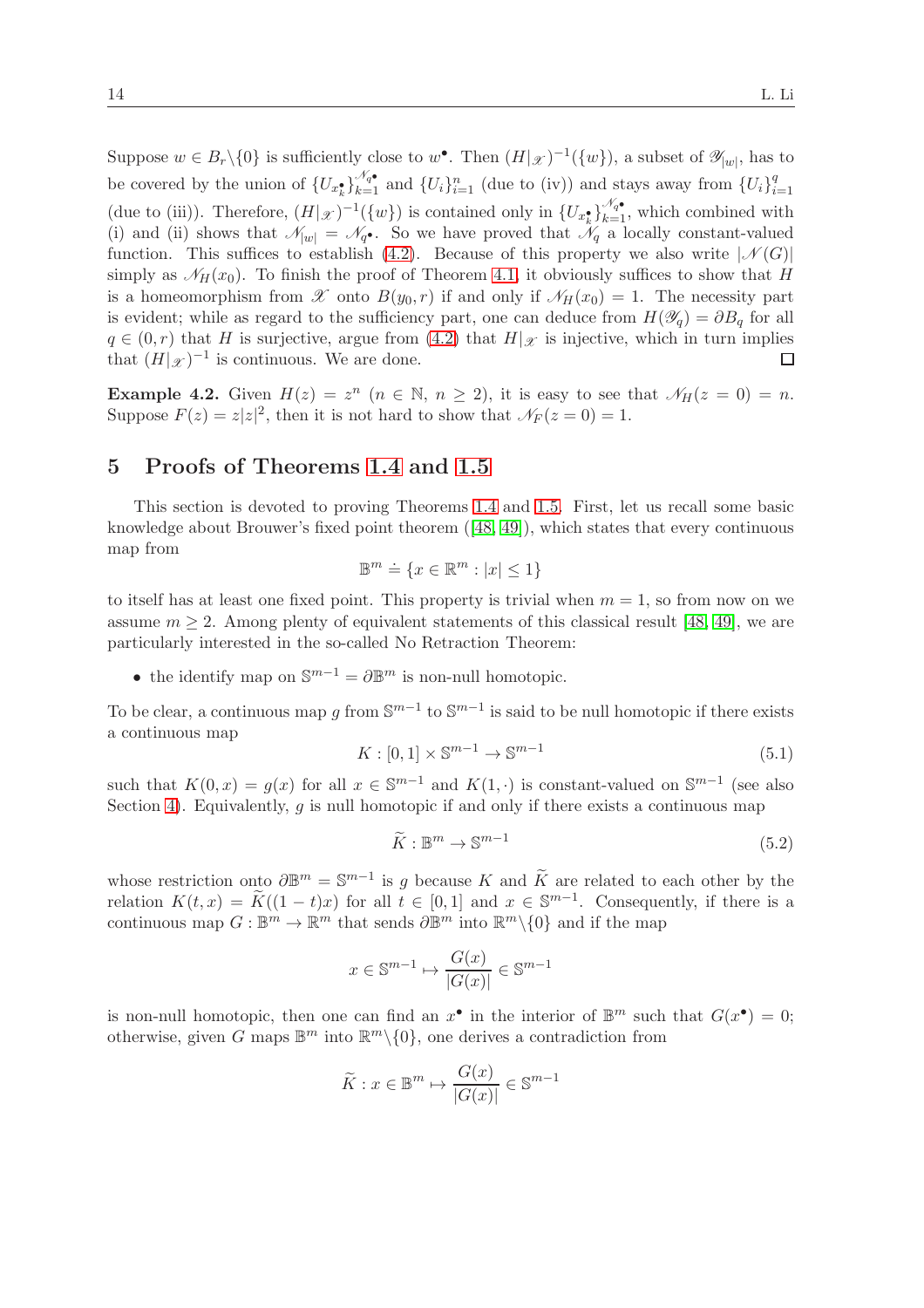because the restriction of  $\widetilde{K}$  onto  $\partial \mathbb{B}^m = \mathbb{S}^{m-1}$  has been assumed to be non-null homotopic. Thus we have derived an old result which can be found in [\[42,](#page-22-13) Thm. 1.1.1] by Nirenberg.

<span id="page-14-1"></span>**Proposition 5.1.** Let  $G : \mathbb{B}^m \to \mathbb{R}^m$  ( $m \geq 2$ ) be a continuous map such that it sends  $\partial \mathbb{B}^m$ into  $\mathbb{R}^m\backslash\{0\}$  and the map

$$
x \in \mathbb{S}^{m-1} \mapsto \frac{G(x)}{|G(x)|} \in \mathbb{S}^{m-1}
$$

is non-null homotopic. Then there exists an  $x^{\bullet}$  in the interior of  $\mathbb{B}^m$  such that  $G(x^{\bullet}) = 0$ .

The power of this trivial proposition depends on which maps from  $\mathbb{S}^{m-1}$  to  $\mathbb{S}^{m-1}$  are already known to be non-null homotopic. A close examination of the proof can actually give us more:  $B(0,r)$  lies in the range of G where  $r = \min_{x \in \partial \mathbb{B}^m} |G(x)|$ . Combining the No Retraction Theorem with this strengthened result, we obtain Lax's formulation [\[36\]](#page-22-14) of the Intermediate Value Theorem for continuous maps which claims that any continuous map G from  $\mathbb{B}^m$  to  $\mathbb{R}^m$ whose restriction onto  $\partial \mathbb{B}^m$  is the identity map must satisfy  $\mathbb{B}^m \subset G(\mathbb{B}^m)$ .

In general, two continuous maps  $f, g : \mathbb{S}^{m-1} \to \mathbb{S}^{m-1}$  are said to be homotopically equiva-lent if there exists a continuous map K of the form [\(5.1\)](#page-13-0) such that  $f = K(0, \cdot)$  and  $g = K(1, \cdot)$ . It is well known that homotopy is an equivalence relation.

We are ready to present a proof of Theorem [1.4,](#page-1-2) which is stated below as Theorem [5.2.](#page-14-0)

<span id="page-14-0"></span>**Theorem 5.2.** Let  $\Omega$  be an open subset of  $\mathbb{R}^n \times \mathbb{R}^m$ ,  $n \geq 1$ ,  $m \geq 2$ , and let  $F = F(x, y)$  be a continuous map from  $\Omega$  to  $\mathbb{R}^m$ . Assume  $(x_0, y_0)$  is a point of  $\Omega$  such that the restriction of F onto the section

$$
\Omega_{x_0} \doteq \{ y \in \mathbb{R}^m : (x_0, y) \in \Omega \}
$$

is a differentiable map having  $y_0$  as one of its isolated critical points. Then there exists an open neighbourhood  $U \times V \subset \Omega$  of  $(x_0, y_0)$  and a map  $g: U \to V$  such that

$$
F(x, g(x)) = F(x_0, y_0)
$$

for all  $x \in U$ . Moreover, g is continuous at  $x = x_0$  as long as V is sufficiently small.

*Proof.* We assume without loss of generality that  $y_0 = F(x_0, y_0) = 0$ , and first deal with the case  $m \geq 3$ . According to Theorem [1.3,](#page-1-1) there exists an  $r > 0$  such that  $B(y_0, r) \subset \Omega_{x_0}$  and the map

$$
G: y \in B(y_0, r) \mapsto F(x_0, y) \in \mathbb{R}^m
$$

is a homeomorphism from  $B(y_0, r)$  onto some open neighbourhood W of the origin in  $\mathbb{R}^m$ . Since F is continuous at  $(x_0, y_0)$  and  $F(x_0, y_0) = 0$  is an interior point of W, we can pick a positive constant s, s < r, such that the image of the subset  $\overline{B(x_0, s)} \times \overline{B(y_0, s)}$  of  $\Omega$  under F is contained in W. Obviously,

$$
\min_{|y|=s} |F(x_0, y)| > 0.
$$

So by considering the uniform continuity of |F| on the compact set  $\overline{B(x_0, s)} \times \overline{B(y_0, s)}$ , we can pick another positive constant  $\gamma$ ,  $\gamma$  < s, such that

$$
\min_{\substack{|x-x_0|\leq \gamma,\\|y|=s}} |F(x,y)| \geq \frac{1}{2} \min_{|y|=s} |F(x_0,y)| > 0.
$$
\n(5.3)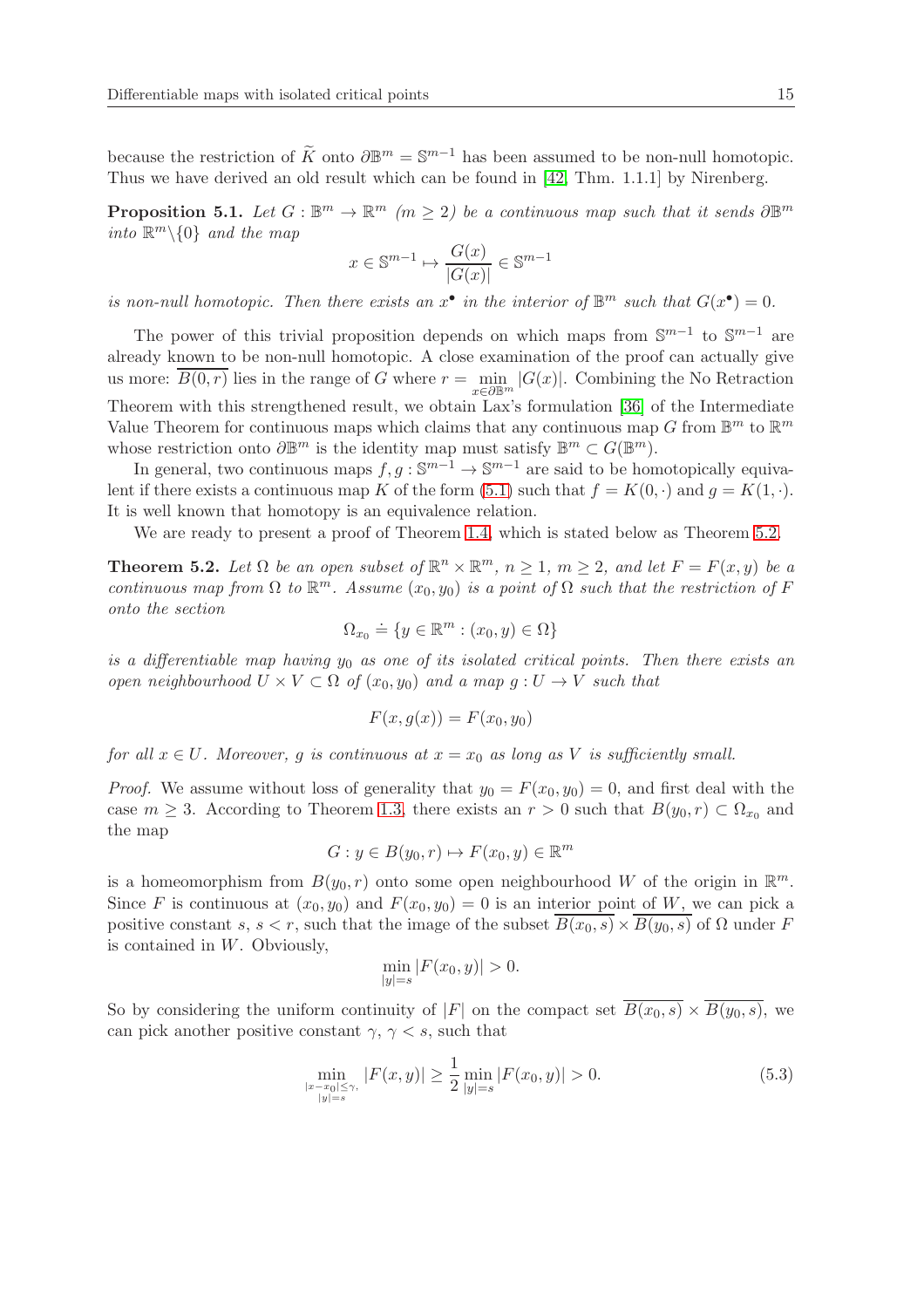Note that for any  $x \in \mathbb{R}^n$  with  $|x - x_0| \leq \gamma$ , the map

$$
K: (t, z) \in [0, 1] \times \mathbb{S}^{m-1} \mapsto \frac{G^{-1}(F((1-t)x_0 + tx, sz))}{|G^{-1}(F((1-t)x_0 + tx, sz))|} \in \mathbb{S}^{m-1}
$$

is a homotopy between the identify map  $K(0, \cdot)$  on  $\mathbb{S}^{m-1}$  and  $K(1, \cdot)$  that sends  $z \in \mathbb{S}^{m-1}$  to

$$
\frac{G^{-1}(F(x,sz))}{|G^{-1}(F(x,sz))|} \in \mathbb{S}^{m-1}
$$

.

Thus  $K(1, \cdot)$  is non-null homotopic. We then apply Proposition [5.1](#page-14-1) to the continuous map

$$
z \in \mathbb{B}^m \mapsto G^{-1}\big(F(x,sz)\big) \in \mathbb{R}^m
$$

to get an element  $z^{\bullet}$  in the interior of  $\mathbb{B}^m$  such that  $G^{-1}(F(x,sz^{\bullet})) = 0$ , or equivalently  $F(x, s z^{\bullet}) = 0$ . To conclude the proof of Case  $m \geq 3$ , it suffices to set  $U = B(x_0, \gamma)$  and  $V = B(y_0, s).$ 

The case  $m = 2$  can be dealt with in much the same way. We first apply Theorem [4.1](#page-11-1) to get a topological open 2-ball  $\mathscr X$ , which is a neighbourhood of  $y_0 = 0$  as well as a subset of  $\Omega_{x_0}$ , such that  $F(x_0, \cdot)$  maps  $\partial X$  onto  $\partial B(y_0, q)$ , q some positive constant, and the winding number of this map is non-zero. The Schönflies theorem then yields a homeomorphism  $\widetilde{G}$  from  $\mathbb{B}^2$  onto  $\overline{\mathscr{X}}$  which maps  $\partial \mathbb{B}^2$  onto  $\partial \mathscr{X}$ . After that, apply Proposition [5.1](#page-14-1) to the continuous map

$$
z \in \mathbb{B}^2 \mapsto F(x, \widetilde{G}(sz)) \in \mathbb{R}^2
$$

provided s is some positive constant such that  $\overline{B(x_0, s)} \times \widetilde{G}(\overline{s} \mathbb{B}^2) \subset \Omega$  and x lies in  $\overline{B(x_0, \gamma)}$ , where  $\gamma < s$  is another sufficiently small positive constant that ensures

$$
\min_{\substack{|x-x_0|\leq\gamma,\\|z|=1}}|F(x,\widetilde{G}(sz))|>0.
$$

The only issue left is why

$$
H: z \in \mathbb{S} \mapsto \frac{F(x_0, \tilde{G}(sz))}{|F(x_0, \tilde{G}(sz))|} \in \mathbb{S}
$$

is non-null homotopic as replacing  $x_0$  with an arbitrary  $x \in \overline{B(x_0, \gamma)}$  would yield the same homotopy type. To this end, note that  $H$  is homotopically equivalent to

$$
z \in \mathbb{S} \mapsto \frac{F(x_0, \tilde{G}(z))}{|F(x_0, \tilde{G}(z))|} \in \mathbb{S},
$$

whose winding number is the same as that of  $y \in \partial \mathcal{X} \mapsto F(x_0, y) \in \partial B(y_0, q)$  despite a possible  $\pm 1$  sign. Therefore, H is non-null homotopic. To conclude the proof of Case  $m = 2$ , we set once again  $U = B(x_0, \gamma)$  and  $V = B(y_0, s)$ .

No matter  $m \geq 3$  or  $m = 2$ , we are able to obtain an open neighbourhood  $U \times V \subset \Omega$  of  $(x_0, y_0)$  and a map  $q: U \to V$  such that  $F(x, q(x)) = F(x_0, y_0)$  for all  $x \in U$ . To ensure that g is continuous at  $x = x_0$ , it suffices to argue by contradiction and assume in advance that  $y_0$ is the only element of  $\overline{V}$  whose image under  $F(x_0, \cdot)$  is  $F(x_0, y_0)$ , which is doable because of Theorem 1.2. This finishes the whole proof of Theorem 5.2. Theorem [1.2.](#page-1-0) This finishes the whole proof of Theorem [5.2.](#page-14-0)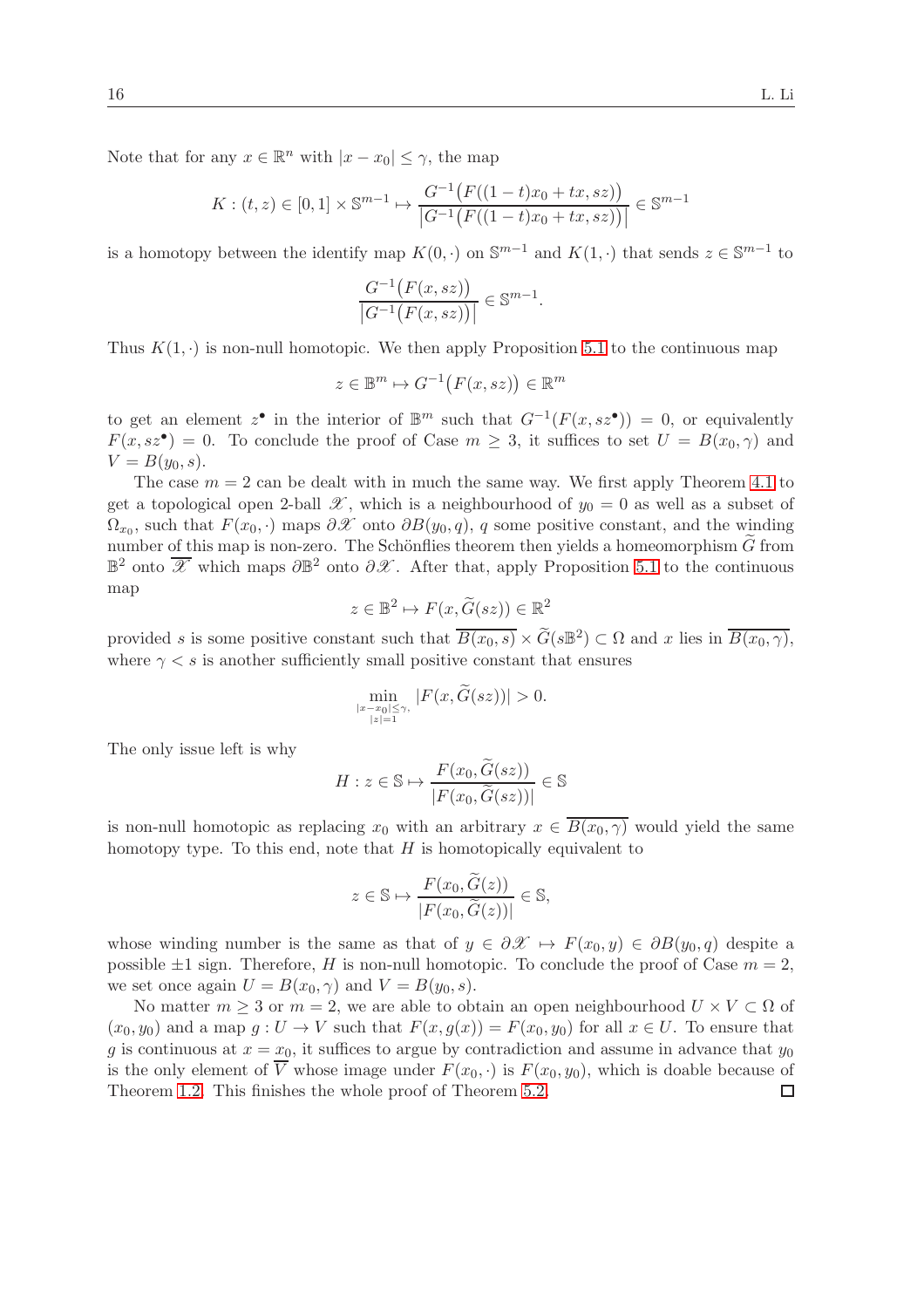Example 5.3. Consider the polynomial

$$
F(x, y) = (x - 1)^2 + y^2 - 1
$$

on  $\mathbb{R} \times \mathbb{R}$ . Since  $\frac{\partial F}{\partial y}(0,0) = 0$ , the classical ImFT does not apply to F at the origin of  $\mathbb{R}^2$ . Note that if  $x < 0$ , then  $F(x, y) \ge (x - 1)^2 - 1 > 0 = F(0, 0)$ . Thus it is indeed impossible to find, locally around the origin  $(0, 0)$ , some solutions  $(x, y)$  to the equation  $F(x, y) = F(0, 0)$ that are of the form  $(x, y(x))$ ,  $x \in I$ , I a one-dimensional open neighbourhood of  $x = 0$ . Note  $\frac{\partial F}{\partial y}(0, y) = 2y$ , so  $y = 0$  is an isolated critical point of  $F(0, \cdot)$ . Therefore, Theorem [5.2](#page-14-0) is no longer true if the dimension  $m$  of the y-variable is one.

Example 5.4. Consider the polynomial

$$
K(z, w) = z^2 - w^4
$$

on  $\mathbb{C}^2$ , which is identified with a map from  $\mathbb{R}^2 \times \mathbb{R}^2$  to  $\mathbb{R}^2$  so that one may apply Theorem [5.2.](#page-14-0) Obviously,  $w = 0$  is an isolated critical point of the restriction of K onto  $\{z = 0\} \times \mathbb{C}$ . So one can apply Theorem [5.2](#page-14-0) to extract certain information of local solutions  $(z, w)$  to the equation  $K(z, w) = K(0, 0) = 0$  around the origin of  $\mathbb{C}^2$ . Denote  $z = re^{i\theta}$   $(r \ge 0, 0 \le \theta < 2\pi)$ in polar coordinates. Define  $g(z) = \sqrt{r}e^{i\frac{\theta}{2}}$  if  $r \ge 0$  is rational, and  $g(z) = -\sqrt{r}e^{i\frac{\theta}{2}}$  otherwise. Then  $K(z, g(z)) = 0$  for all  $z \in \mathbb{C}$  and g is continuous merely at  $z = 0$ . This shows that the conclusion of Theorem [5.2](#page-14-0) concerning continuity cannot be improved anymore (at least for  $n = m = 2$ ). Can we find an *everywhere continuous* solution map on some open neighbourhood of  $z = 0$ ? The answer is also NO because it is impossible to define  $z \mapsto \sqrt{z}$  continuously on non-simply connected open subsets of  $\mathbb{C}\backslash\{0\}$ .

We explicitly state Theorem [1.5](#page-2-0) below as Theorem [5.5](#page-16-0) for the sake of convenience.

<span id="page-16-0"></span>**Theorem 5.5.** Let  $\Omega$  be an open subset of  $\mathbb{R}^n \times \mathbb{R}^m$ , and let  $F = F(x, y)$  be a continuous map from  $\Omega$  to  $\mathbb{R}^m$ . Suppose for each  $x \in \mathbb{R}^n$ , the restriction of F onto the y-section  $\Omega_x$ is a local homeomorphism. Then for any  $(x_0, y_0) \in \Omega$ , there exists an open neighbourhood  $U \times V \subset \Omega$  of  $(x_0, y_0)$  and a continuous map  $g: U \to V$  such that for any  $(x, y) \in U \times V$ ,  $F(x, y) = F(x_0, y_0) \Leftrightarrow y = g(x).$ 

*Proof.* The case  $m = 1$  is essentially well known and thus left as an exercise. From now on we may assume without loss of generality that  $m \geq 2$ ,  $y_0 = F(x_0, y_0) = 0$  and  $\Omega$  is of the form  $B(x_0,r) \times B(y_0,s)$  for some  $r,s > 0$ . Since the restriction of F onto  $\Omega_{x_0}$  is a local homeomorphism, there exists a positive  $s_1 < s$  such that

<span id="page-16-2"></span>
$$
G: y \in \overline{B(y_0, s_1)} \mapsto F(x_0, y) \in \mathbb{R}^m
$$
\n
$$
(5.4)
$$

is a homeomorphism from  $\overline{B(y_0, s_1)}$  onto its image  $F(x_0, \overline{B(y_0, s_1)})$  under  $F(x_0, \cdot)$ . Hence by considering  $y_0 = F(x_0, y_0) = 0$ , one easily gets

$$
N \doteq \min_{|y|=s_1} |F(x_0, y)| > 0.
$$

Since |F| is uniformly continuous on the compact subset  $\overline{B(x_0, \frac{r}{2})}$  $\overline{\frac{r}{2}}$  ×  $\partial \overline{B(y_0, s_1)}$  of  $\mathbb{R}^n \times \mathbb{R}^m$ , one can find a positive  $r_1 \leq \frac{r}{2}$  such that

<span id="page-16-1"></span>
$$
\min_{\substack{|x-x_0|\leq r_1,\\|y|=s_1}} |F(x,y)| \geq \frac{N}{2}.\tag{5.5}
$$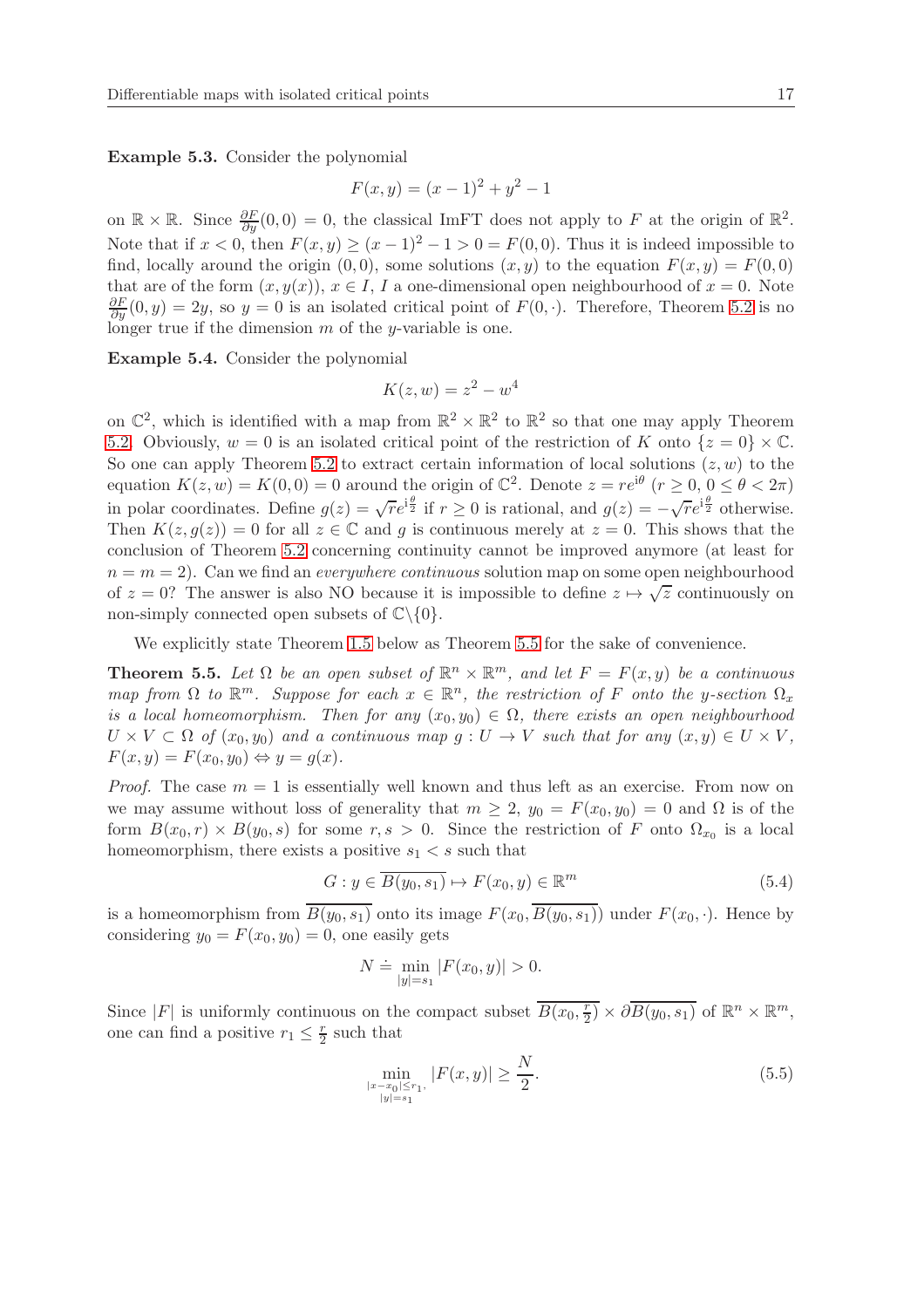Note also |F| is continuous at  $(x_0, y_0)$  and  $|F|(x_0, y_0) = 0$ , so there exists a large enough integer  $k \in \mathbb{N}$  such that

<span id="page-17-1"></span>
$$
\min_{\substack{|x-x_0|\leq \frac{r_1}{k},\\|y|\leq \frac{s_1}{k}}}|F(x,y)| \leq \frac{N}{4}.\tag{5.6}
$$

Similar to the deduction of [\(5.5\)](#page-16-1) by replacing  $s_1$  with  $s_2 \doteq \frac{s_1}{k}$  $\frac{s_1}{k}$ , we can get a positive  $r_2 \leq \frac{r_1}{k}$ k such that

<span id="page-17-0"></span>
$$
\min_{\substack{|x-x_0| \le r_2, \\ |y|=s_2}} |F(x,y)| > 0. \tag{5.7}
$$

With these preparations available, we set  $U = B(x_0, r_2)$  and  $V = B(y_0, r_2)$ . Given any  $x \in U$ , the continuous map  $z \in \mathbb{B}^m \mapsto F(x, s_2z) \in \mathbb{R}^m$  sends  $\mathbb{S}^{m-1}$  into  $\mathbb{R}^m \setminus \{0\}$  (due to [\(5.7\)](#page-17-0)) and

$$
z \in \mathbb{S}^{m-1} \mapsto \frac{F(x, s_2 z)}{|F(x, s_2 z)|} \in \mathbb{S}^{m-1}
$$

is homotopically equivalent to the non-null homotopic map

$$
z \in \mathbb{S}^{m-1} \mapsto \frac{F(x_0, s_2 z)}{|F(x_0, s_2 z)|} \in \mathbb{S}^{m-1}
$$

(due to [\(5.7\)](#page-17-0) and [\(5.4\)](#page-16-2)). It then follows from Proposition [5.1](#page-14-1) that there exists a  $g(x) \in V$ such that  $F(x, g(x)) = 0$ . We claim that it is impossible to find an  $x^{\bullet} \in U$  and  $y^{\bullet} \in V$  with  $y^{\bullet} \neq g(x^{\bullet})$  such that  $F(x^{\bullet}, y^{\bullet}) = 0$ . If not, then it follows from [\(5.6\)](#page-17-1) that the maximal value of  $|F(x^{\bullet},\cdot)|$  over the straight line connecting  $g(x^{\bullet})$  and  $y^{\bullet}$  in V is not bigger than  $\frac{N}{4}$ , which contradicts to  $(5.5)$  by Theorem [2.3.](#page-6-3) The only issue left is why the local solution map g is continuous, which is a standard consequence of the uniqueness we have just confirmed (see also the end of the proof of Theorem [5.2\)](#page-14-0), thus omitted. This finishes the proof of Theorem [5.5.](#page-16-0)  $\Box$ 

### 6 Theorem [1.7:](#page-2-3) construction of critical points

Our proof of Theorem [1.7](#page-2-3) relies on the following well-known application of partition of unity [\[19,](#page-21-9) p. 17].

<span id="page-17-2"></span>**Lemma 6.1.** Given an arbitrary closed subset E of  $\mathbb{R}^n$ , there exists a smooth non-negative function  $g : \mathbb{R}^n \to \mathbb{R}$  such that  $E = g^{-1}(\{0\}).$ 

A proof of Theorem [1.7](#page-2-3) is as follows. Suppose first E is of the form  $\{0\} \times \widehat{E}$ , where  $\widehat{E}$  is a closed subset of  $\mathbb{R}^{n-1}$ . According to Lemma [6.1,](#page-17-2) there exists a smooth non-negative function  $g: \mathbb{R}^{n-1} \to \mathbb{R}$  such that  $\widehat{E} = g^{-1}(\{0\})$ . The determinant of the Jacobian matrix of the map

$$
H_g: (x, z) \in \mathbb{R} \times \mathbb{R}^{n-1} \mapsto (x^3 + g(z)x, z) \in \mathbb{R} \times \mathbb{R}^{n-1}
$$

is easily seen to be  $3x^2 + g(z)$ , thus the set of critical points of  $H_g$  is exactly  $\{0\} \times \widehat{E} = E$ . Suppose next E is a closed subset of  $\mathbb{S}^{n-1}$ . According to Lemma [6.1,](#page-17-2) there exists a smooth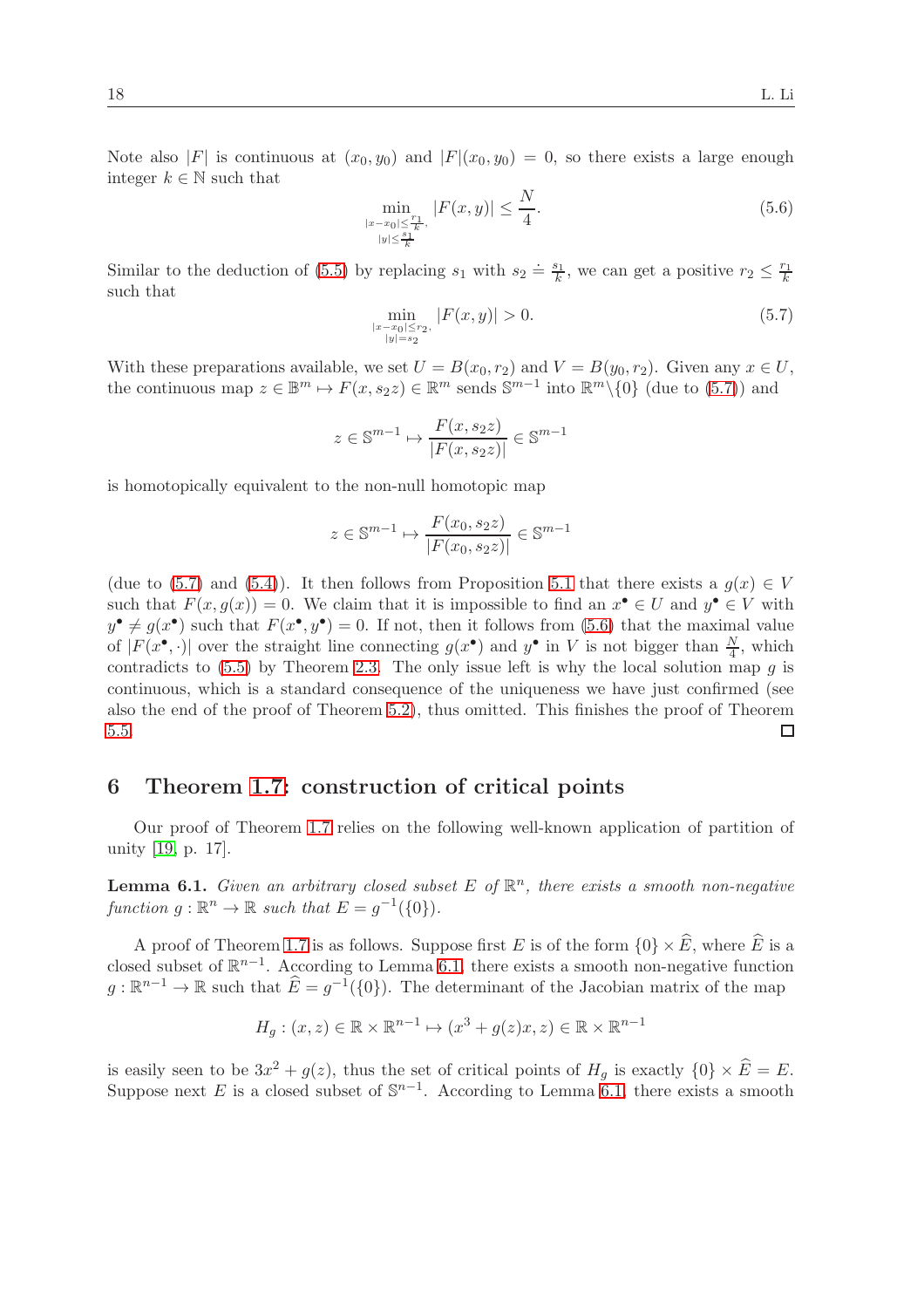non-negative function  $g : \mathbb{R}^n \to \mathbb{R}$  such that  $E = g^{-1}(\{0\})$ . Direct computation via rotational symmetry shows that the determinant of the Jacobian matrix of the map

$$
H_g: re \mapsto (r^3 - 3r^2 + 3r + g(e)r^2)e
$$

in polar coordinates  $r \in [0, \infty)$  and  $e \in \mathbb{S}^{n-1}$  is

$$
(3r^2 - 6r + 3 + g(e)2r) \cdot (r^2 - 3r + 3 + g(e)r)^{n-1},
$$

hence the set of critical points of  $H<sub>q</sub>$  is precisely E. Both of the examples are obviously sufficient to establish Theorem [1.7.](#page-2-3)

### 7 Further applications

#### 7.1 Non-null homotopy

Belitskii and Kerner [\[5\]](#page-20-7) considered the map

$$
F: (x, y) = (x, \begin{pmatrix} y_1 \\ y_2 \end{pmatrix}) \mapsto \begin{pmatrix} y_1^2 + xy_1 - x^3 \\ y_2^2 + xy_2 - x^3 \end{pmatrix}
$$

from  $\mathbb{R} \times \mathbb{R}^2$  to  $\mathbb{R}^2$ . Around the origin of  $\mathbb{R} \times \mathbb{R}^2$ , Theorem [5.2](#page-14-0) does not apply to F because  $y = 0$  is not an isolated critical point of the map  $y \mapsto F(x = 0, y)$  on  $\mathbb{R}^2$ . We remark that, however, the idea of Prop. [5.1](#page-14-1) still works for this example. Letting  $x \in \left(-\frac{1}{10}, \frac{1}{10}\right) \setminus \{0\}$  be fixed dummy variable and letting  $y \in \mathbb{R}^2$  be such that  $|y| = 2|x|^2$ , one gets

$$
|F(x,y)| \ge |x| \cdot |y| - \sqrt{y_1^4 + y_2^4} - \sqrt{2}|x|^3
$$
  
\n
$$
\ge 2|x|^3 - 4|x|^4 - \sqrt{2}|x|^3
$$
  
\n
$$
\ge \frac{|x|^3}{10} > 0.
$$

In much the same way, one can show that  $|F_t(x, y)| > 0$  where x, y given as before and  $F_t(x, y)$  $(t \in [0,1])$  defined by

$$
F_t : (x,y) = (x, \begin{pmatrix} y_1 \\ y_2 \end{pmatrix}) \mapsto \begin{pmatrix} ty_1^2 + xy_1 - tx^3 \\ ty_2^2 + xy_2 - tx^3 \end{pmatrix}.
$$

Therefore, the continuous map  $y \mapsto F(x, y)$  from the circle  $|y| = 2|x|^2$  into the range space  $\mathbb{R}^2 \setminus \{0\}$  is easily seen to be homotopically equivalent to the dilation map  $y \mapsto xy$  on the same circle. A suitable application of Prop. [5.1](#page-14-1) together with the No Retraction Theorem yield an element  $g(x) \in \mathbb{R}^2$   $(x \in (-\frac{1}{10}, \frac{1}{10}) \setminus \{0\})$ ,  $|g(x)| < 2|x|^2$ , such that  $F(x, g(x)) = 0$ .

#### 7.2 Hadamard's diffeomorphism theorem

Compared with local injectivity that is guaranteed by the classical inverse function theorem, many authors including Jacques Hadamard [\[17,](#page-21-13) [20,](#page-21-12) [21,](#page-21-14) [26,](#page-21-15) [27,](#page-21-16) [28,](#page-22-15) [43,](#page-22-16) [50,](#page-23-13) [54,](#page-23-14) [61\]](#page-23-15) have been interested in establishing global injectivity for differentiable maps. With Theorems [1.1](#page-1-3) and [2.3](#page-6-3) available, one can generalize Hadamard's diffeomorphism theorem [\[27,](#page-21-16) [28\]](#page-22-15) (see also [\[4,](#page-20-8) [16,](#page-21-17) [17,](#page-21-13) [20,](#page-21-12) [21,](#page-21-14) [34,](#page-22-17) [35,](#page-22-1) [47,](#page-23-16) [50,](#page-23-13) [54\]](#page-23-14)) to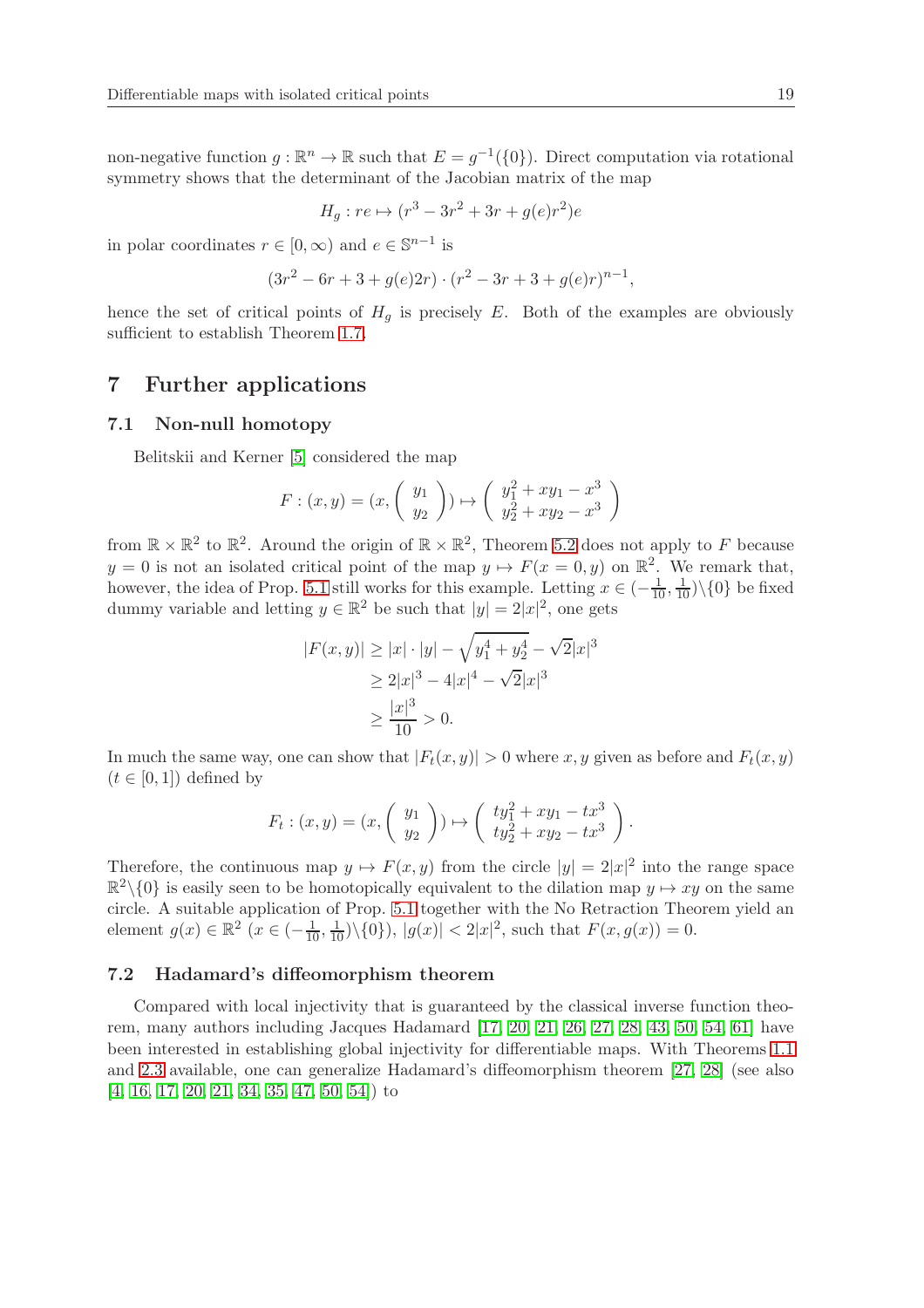<span id="page-19-0"></span>**Proposition 7.1.** A differentiable map  $H : \mathbb{R}^m \to \mathbb{R}^m$  is a diffeomorphism (from  $\mathbb{R}^m$  onto  $\mathbb{R}^m$ ) if and only if it has no critical points and  $|H(x)|$  tends to infinity as  $|x| \to \infty$ .

We first establish the sufficiency part. Let  $H : \mathbb{R}^m \to \mathbb{R}^m$  be a differentiable map such that it has no critical points and  $|H(x)|$  tends to infinity as  $|x| \to \infty$ . The first and second assumptions imply, respectively, that the range of  $H$  is both open (see e.g. Theorem [1.1,](#page-1-3) [\[38,](#page-22-8) Prop. 3, [\[55,](#page-23-9) Lemma 4, [\[58,](#page-23-10) Cor. 4]) and closed, hence H is a surjective map onto  $\mathbb{R}^m$ . Letting  $y, z$  be two distinct points of  $\mathbb{R}^m$ , we denote

$$
N_{yz} \doteq \max_{t \in [0,1]} |H((1-t)y + tz)|,
$$

then pick an  $R > 0$  such that

 $\min_{|x|=R} |H(x)| > N_{yz}.$ 

According to Theorem [1.1,](#page-1-3) the restriction of H onto the open ball  $B(x = 0, R)$  is a local diffeomorphism, thus local homeomorphism as well. Finally, an application of Theorem [2.3](#page-6-3) yields  $H(x) \neq H(y)$ . In other words, H is an injective map. Therefore,  $H : \mathbb{R}^m \to \mathbb{R}^m$  is a bijective map without critical points, which combined with Theorem [1.1](#page-1-3) shows that  $H$  is a diffeomorphism from  $\mathbb{R}^m$  onto  $\mathbb{R}^m$ . The necessity part regarding why  $|H(x)| \to \infty$  as  $|x| \to \infty$ can be argued routinely by contradiction arguments, thus details are omitted. This finishes the proof of Proposition [7.1.](#page-19-0)

#### 7.3 Non-existence of 3-dimensional fields over R

In the history people made great effort to construct 3-dimensional fields over R, but failed. We refer the interested reader to [\[35,](#page-22-1) Thm. 6.2.9] by Krantz and Parks for an elegant proof why such attempts should never be successful. Based on Theorem [1.3,](#page-1-1) we provide another approach although it is essentially the same as that just mentioned in [\[35\]](#page-22-1). Suppose there exists a multiplication operation  $\otimes$  on  $\mathbb{R}^3$  such that  $(\mathbb{R}^3, +, \otimes)$  forms a field and  $(\lambda x) \otimes y =$  $x \circledast (\lambda y) = \lambda (x \circledast y)$  for all  $x, y \in \mathbb{R}^3$  and  $\lambda \in \mathbb{R}$ . Direct computation shows that the directional derivative of the map

$$
H: x \in \mathbb{R}^3 \mapsto x \circledast x \in \mathbb{R}^3
$$

at  $x \in \mathbb{R}^3$  with respect to an arbitrary vector  $e \in \mathbb{R}^3$  is given by

$$
\frac{\partial G}{\partial e}(x) = (2x) \circledast e.
$$

Thus G is differentiable at x (see e.g. [\[41,](#page-22-5) Thm. 6.2], [\[57,](#page-23-4) Thm. 2-8], [\[59,](#page-23-5) Thm. 17.3.8]) and the corresponding Jacobian matrix  $J<sub>G</sub>(x)$  can be identified with the linear map

$$
e \mapsto (2x) \circledast e
$$

on  $\mathbb{R}^3$ . Obviously,  $J_G(x)$  is invertible if and only if  $x \neq 0$ . In other words,  $x = 0$  is the only critical point of  $G$ . According to Theorem [1.3,](#page-1-1)  $H$  is a homeomorphism on an open neighbourhood of the origin of  $\mathbb{R}^3$ . On the other hand, letting  $\mu$  denote the multiplicative unit of  $(\mathbb{R}^3, \mathcal{F})$ , one has  $(\lambda \mu) \mathcal{F}(\lambda \mu) = \lambda^2 \mu$  for all  $\lambda \in \mathbb{R}$ . So H is not an injective map on any neighbourhood of the origin of  $\mathbb{R}^3$ , a contradiction.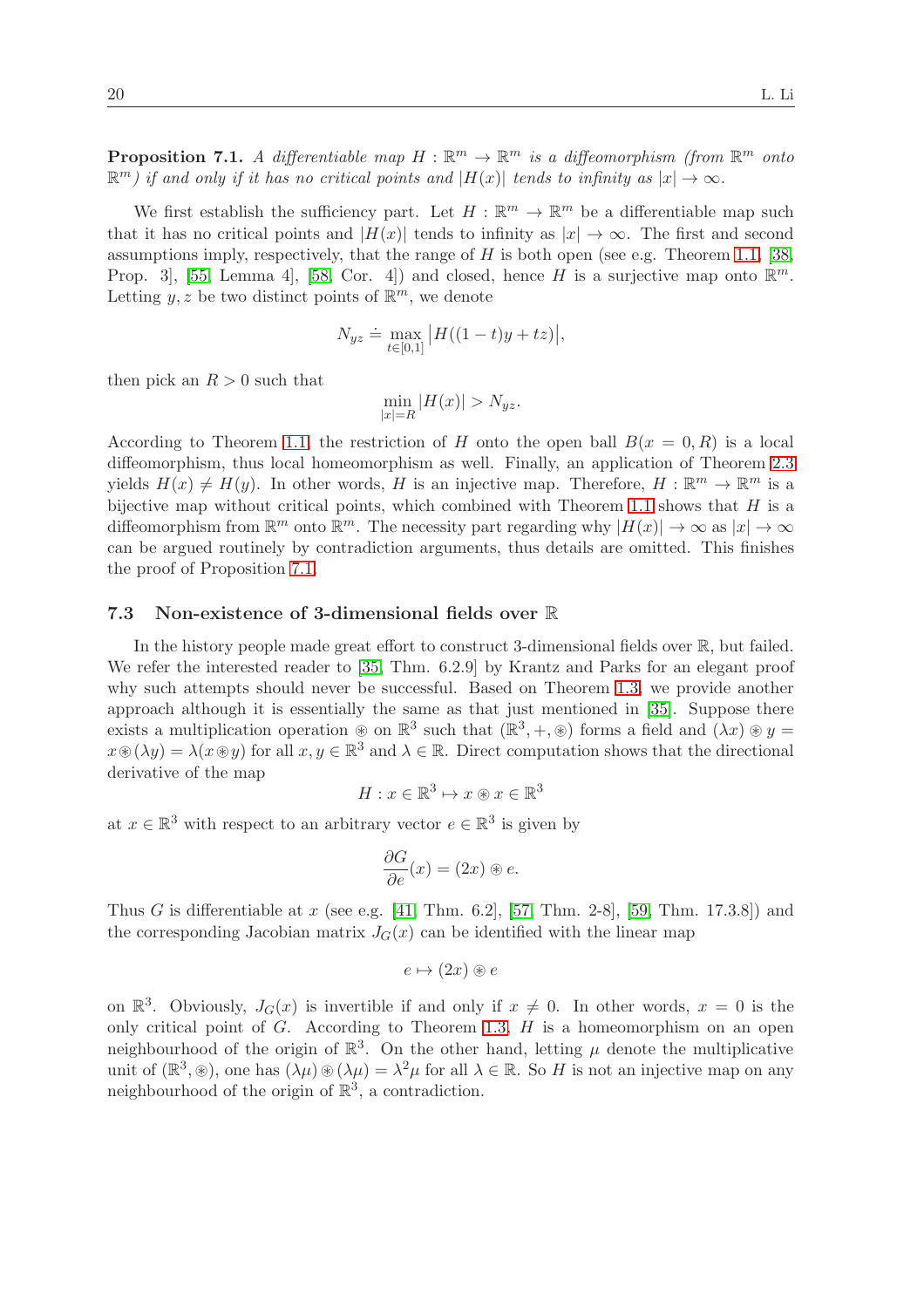#### 7.4 Open maps

Lemma [3.5](#page-10-0) is the main result of the author's paper [\[38\]](#page-22-8), which will appear soon in Real Analysis Exchange. Regarding the countable infinity assumption therein, the anonymous referee for the article suggested that it may be improved to zero one-dimensional Hausdorff measure. We can confirm this prediction is indeed true.

**Proposition 7.2.** Let  $\Omega$  be an open subset of  $\mathbb{R}^m$  ( $m \geq 2$ ), and let  $H : \Omega \to \mathbb{R}^m$  be a  $C^1$  map such that the one-dimensional Hausdorff measure of its critical points is zero. Then H is an open map.

In a summer project supervised by the author, Lijie Fang (Shandong Univ.), Dazhou Liu (Chongqing Three Gorges Univ.) and Yueyue Wu (Central South University) gave a further generalization as follows.

<span id="page-20-9"></span>**Theorem 7.3.** Let  $\Omega$  be an open subset of  $\mathbb{R}^m$  ( $m \geq 2$ ), and let  $F : \Omega \to \mathbb{R}^m$  be a  $C^1$  map such that  $\mathcal{H}_{m-1}(CP) = 0$  and  $\mathcal{H}_1(CP \cap F^{-1}(\{y\})) = 0$  for all critical values y. Then H is an open map.

To be clear,  $\mathcal{H}_s$  ( $s > 0$ ) denotes the s-dimensional Hausdorff measure and CP is short for the set of critical points of F. A full proof of Theorem [7.3](#page-20-9) will be presented in due course.

### <span id="page-20-5"></span>References

- [1] J. C. Alexander, J. A. Yorke, The implicit function theorem and the global methods of cohomology, J. Funct. Anal. 21 (1976), 330–339.
- <span id="page-20-0"></span>[2] G. I. Arhipov, V. A. Sadovnichii, V. N. Chubarikov, Lectures of Mathematical Analysis, third edition, in Russian, 2004; translated into Chinese by K.-Y. Wang, Higher Education Press, Peking, 2006.
- <span id="page-20-8"></span><span id="page-20-6"></span>[3] M. A. Armstrong, Basic Topology, Springer, 1983.
- [4] T. Bajbar, O. Stein, On globally diffeomorphic polynomial maps via Newton polytopes and circuit numbers, Math. Zeit. 288 (2018), 915–933.
- <span id="page-20-7"></span>[5] G. Belitskii, D. Kerner, A stronger version of implicit function theorem, European J. Math. **2** (2016), 418–443.
- <span id="page-20-4"></span>[6] C. Biasi, C. Gutierrez, E. L. dos Santos, The implicit function theorem for continuous functions, Topological Methods in Nonlinear Analysis 32 (2008), 177–185.
- <span id="page-20-2"></span>[7] B. Blackadar, Real Analysis Incomplete Preliminary Edition, Univ. of Navada, available online, 2013.
- <span id="page-20-3"></span><span id="page-20-1"></span>[8] B. Blackadar, A general implicit/inverse function theorem, [arXiv:1509.06025,](http://arxiv.org/abs/1509.06025) 2015.
- [9] G. A. Bliss, A new proof of the existence theorem for implicit functions, Bull. Amer. Math. Soc. 18(4) (1912), 175–179.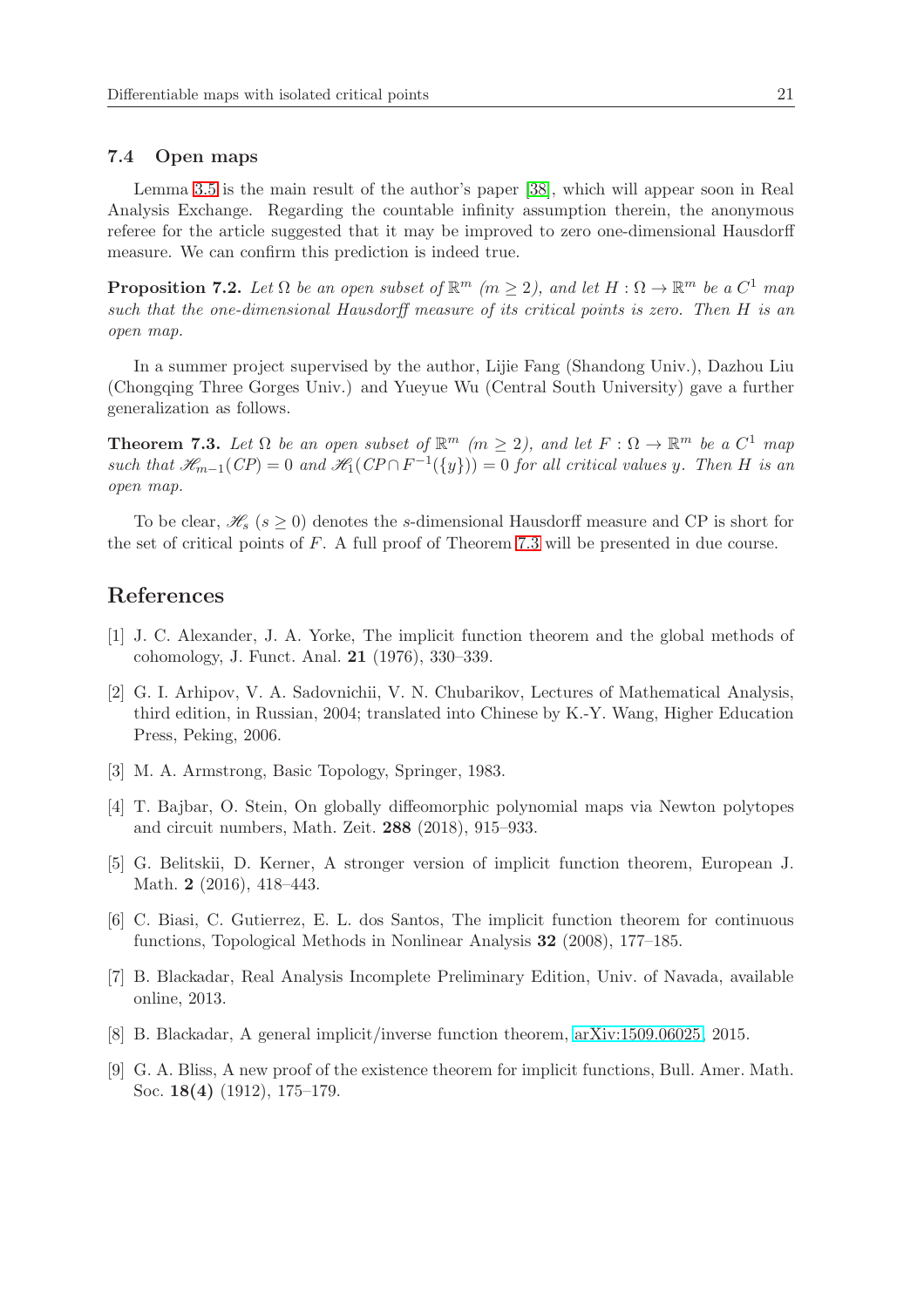- <span id="page-21-11"></span><span id="page-21-5"></span>[10] R. M. Brooks, K. Schmitt, The contraction mappung theorem and some applications, Electronic J. Differential Equations, Monograph 09, 2009.
- <span id="page-21-7"></span>[11] S. Cairns, An elementary proof of the Jordan-Schoenflies theorem, Proc. Amer. Math. Soc. 2 (1951), 860–867.
- <span id="page-21-0"></span>[12] R. Coleman, Calculus on Normed Vector Spaces, Springer, 2012.
- <span id="page-21-1"></span>[13] U. Dini, Lezioni di Analisi infinitesimale, volume 1, Pisa, 1907, pp. 197–241.
- <span id="page-21-2"></span>[14] A. L. Dontchev, R. T. Rockafellar, Implicit Functions and Solution Mappings: A View from Variational Analysis, Springer, 2009.
- [15] G. M. Fichtenholz, Differential and Integral Calculus, Volume 1, eighth edition, in Russian, 2003; translated into Chinese by S.-L. Yang, and Y.-Q. Ye, first edition in 1954, third edition, Higher Education Press, Peking, 2006.
- <span id="page-21-17"></span><span id="page-21-13"></span>[16] M. Galewski, A note on a global invertibility of mappings on  $\mathbb{R}^n$ , Quaest Math. **39** (2016), 683–688.
- <span id="page-21-8"></span>[17] M. Galewski, M. Koniorczyk, Global Invertibility Theorems and Their Applications: A Variational Approach, Monographs of Lodz Univ. of Technology, 2016.
- [18] D. J. H. Garling, A Course in Mathematical Analysis, Volume II: Metric and Topological Spaces, Functions of a Vector Variable, Cambridge Univ. Press, 2014.
- <span id="page-21-12"></span><span id="page-21-9"></span>[19] M. Golubitsky, V. Guillemin, Stable Mappings and Their Singularities, GTM 14, Springer-Verlag, 1973.
- <span id="page-21-14"></span>[20] W. B. Gordon, On the diffeomorphisms of Euclidean spaces, Amer. Math. Monthly 79 (1972), 755–759.
- [21] W. B. Gordon, Addendum to "On the diffeomorphisms of Euclidean spaces", Amer. Math. Monthly 80 (1973), 674–675.
- <span id="page-21-4"></span>[22] E. Goursat, Sur la théorie des fonctions implicites, Bulletin de la Société Mathématique de France 31 (1903), 184–192.
- <span id="page-21-3"></span>[23] E. Goursat, A Course in Mathematical Analysis, Volume I, translated into English by E. R. Hedrick, Boston, 1905.
- <span id="page-21-10"></span>[24] L. Granieri, Inverse function theorems and Jacobians over metric spaces, Anal. Geom. Metr. Spaces 2 (2014), 235–247.
- <span id="page-21-15"></span><span id="page-21-6"></span>[25] L. M. Graves, Gilbert Ames Bilss 1876–1951, Bull. Amer. Math. Soc. 58 (1952), 251–264.
- [26] C. Gutiérrez, C. Biasi, E. L. dos Santos, Global inverse mapping theorems, Cadernos de Matemática **10** (2009), 9–18.
- <span id="page-21-16"></span>[27] J. Hadamard, Sur les transformations planes, C. R. Math. Acad. Sci. Paris, 142 (1906), 74–77.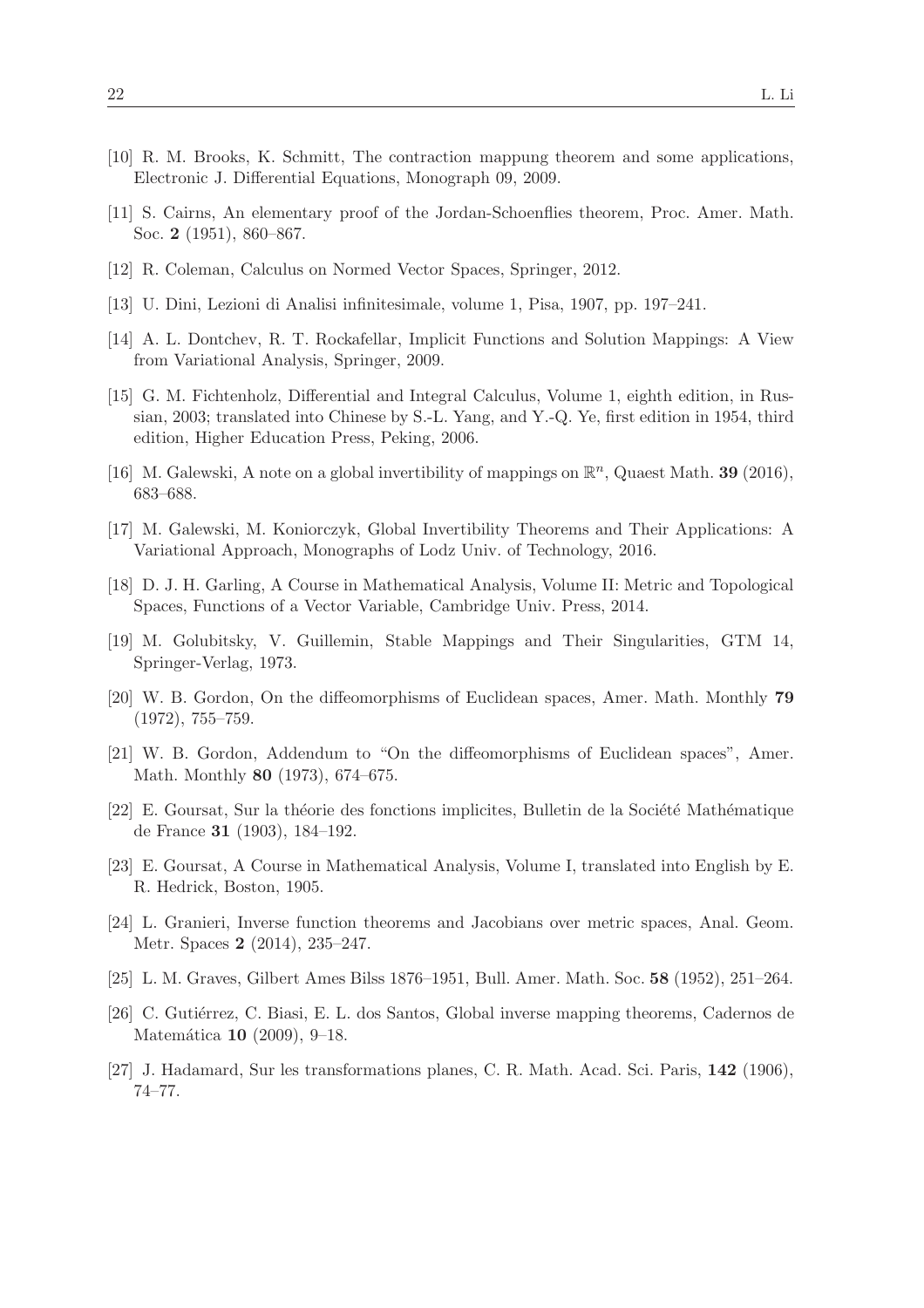- <span id="page-22-15"></span>[28] J. Hadamard, Sur les transformations ponctuelles, Bull. Soc. Math. France 34 (1906), 71–84.
- <span id="page-22-4"></span>[29] H. Halkin, Implicit functions and optimisation problems without assuming continuous differentiability of the data, SIAM J. on Control 12 (1974), 229–236.
- <span id="page-22-11"></span>[30] M. W. Hirsch, Differential Topology, GTM 33, Springer-Verlag, 1976.
- <span id="page-22-12"></span>[31] C.-W. Ho, A note on proper maps, Proc. Amer. Math. Soc. 51(1) (1975), 237–241.
- <span id="page-22-0"></span>[32] C.-W. Ho, When are immersions diffeomorphisms? Canad. Math. Bull. 24(4) (1981), 491–492.
- [33] L. Hurwicz, M. K. Richter, Implicit functins and diffeomorphisms without  $C^1$ . Discussion Paper No. 279, Dept. of Economics, Univ. of Minnesota, 1994. Also in: S. Kusuoka, T. Maruyama (editors), Advances in Mathematical Economics, Volume 5, pp. 65–96, 2003.
- <span id="page-22-17"></span>[34] G. Katriel, Mountain pass theorems and global homeomorphism theorems, Ann. Inst. Henri, Poincaré 11(2) (1994), 189–209.
- <span id="page-22-14"></span><span id="page-22-1"></span>[35] S. G. Krantz, H. R. Parks, The Implicit Function Theorem – History, Theory, and Applications, Birkhäuser, 2013.
- <span id="page-22-9"></span>[36] P. D. Lax, Change of variables in multiple integrals, Amer. Math. Monthly 106(6) (1999), 497–501.
- <span id="page-22-8"></span>[37] J. M. Lee, Introduction to Topological Manifolds, GTM 202, Springer-Verlag, 2000.
- [38] L. Li, Open and surjective mapping theorems for differentiable maps with critical points, Real Analysis Exchange 46(1) (2021), 1–14.
- <span id="page-22-10"></span><span id="page-22-3"></span>[39] E. J. McShane, Gilbert Ames Bliss 1876–1951: a biographical memoir, National Academy of Sciences, Washington D.C., 1958.
- <span id="page-22-5"></span>[40] E. E. Moise, Geometric Topology in Dimensions 2 and 3, Springer-Verlag, New York, 1977.
- <span id="page-22-13"></span>[41] J. R. Munkres, Analysis on Manifolds, Westview Press, 1991.
- <span id="page-22-16"></span>[42] L. Nirenberg, Topics in Nonlinear Functional analysis, Amer. Math. Soc., 2001.
- [43] S. Nollet, F. Xavier, Global inversion via the Palais-Samle condition, Dis. Con. Dyn. Sys., 8(1) (2002), 17–28.
- <span id="page-22-2"></span>[44] O. de Oliveira, The implicit and the inverse function theorems: easy proofs, Real Analysis Exchange 39(1) (2013/2014), 207–218.
- <span id="page-22-6"></span>[45] O. de Oliveira, The implicit function theorem when the partial Jacobian matrix is only continuous at the base point, Real Analysis Exchange  $41(2)$  (2016), 377–388.
- <span id="page-22-7"></span>[46] O. de Oliveira, The implicit function theorem for maps that are only differentiable: an elementary proof, Real Analysis Exchange 43(2) (2018), 429–444.